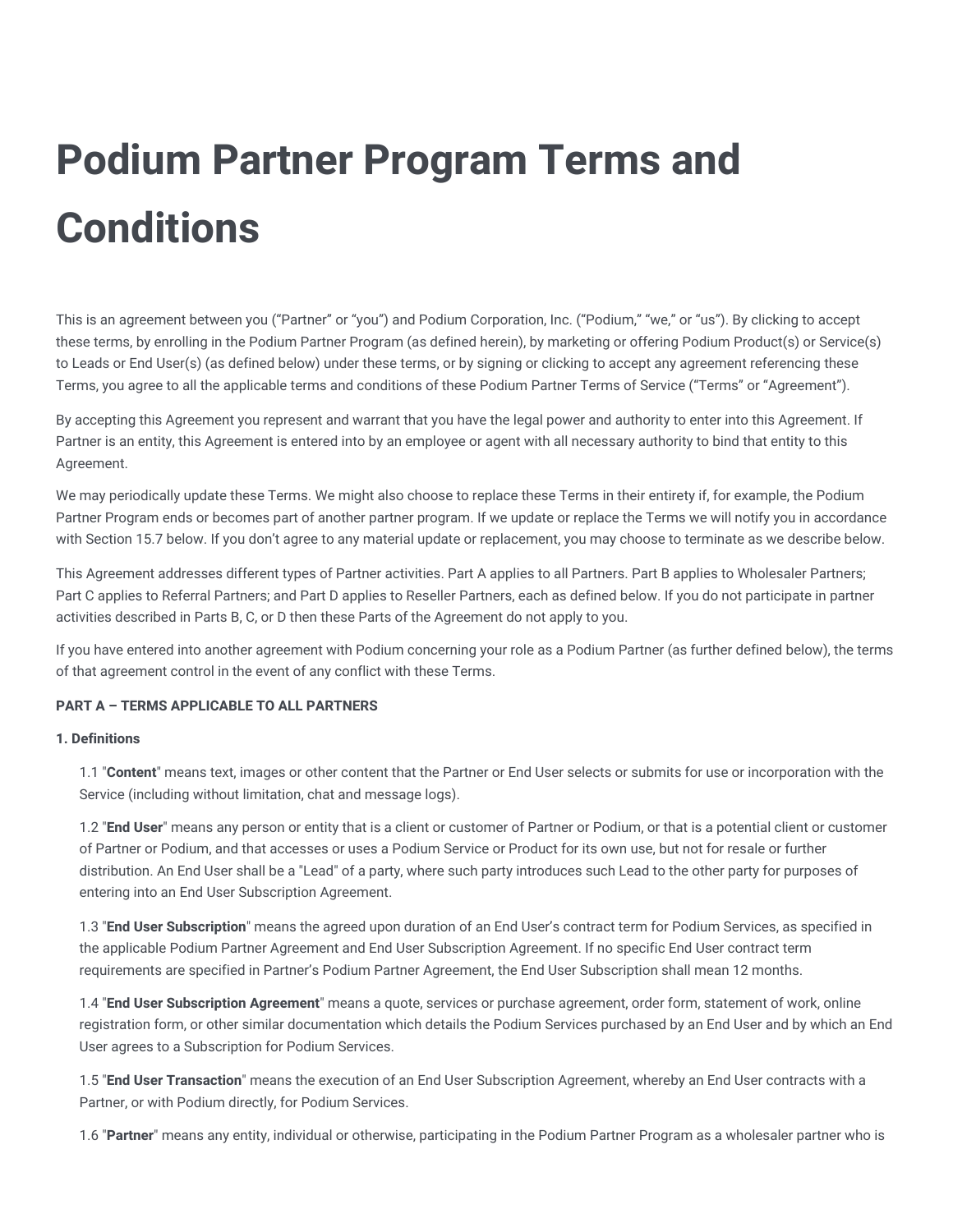authorized under the Agreement to distribute, sell, and/or service the Podium Products and to contract with and bill End Users directly for purchased Podium Products ("Wholesaler Partner," as further defined below), as a referral partner who is authorized to market to, solicit, and refer potential customers to the Podium Products ("Referral Partner," as further defined below), or as a reseller partner who is authorized to under the Agreement to distribute, sell, and/or service the Podium Products to customers, provided that any End User Transactions and all applicable billing occur directly between End User(s) and Podium for all purchased Podium Products ("Reseller Partner," as further defined below).

1.7 "**Podium Partner Agreement**" means a signed agreement, including all attachments and/or exhibits, between Podium and Partner, referencing these Terms and authorizing Partner to participate in the Podium Partner Program.

1.8 "**Podium Technology**" means the Service(s), Product(s), any and all related or underlying documentation, technology, code, know-how, logos and templates (including in any reports or output obtained from the Service), anything delivered as part of support or other services, and any updates, modifications or derivative works of any of the foregoing, including as may incorporate any feedback. Podium Technology includes [Podium.com](https://www.podium.com/) [\(https://www.podium.com/\)](https://www.podium.com/), including all of its related applications, dashboards or platforms (individually and collectively, the "Website").

1.9 "**Product(s)**" means the Podium products and/or Services specified herein or on any applicable Podium Partner Agreement, which Partner is authorized to sell, market, or promote, as applicable, but in no event shall any "Podium Product" include any source code or object code.

1.10 "**Partner Portal**" means the website Podium assigns Partner access to in order for Partner to register a Referral, track the progress of Lead submissions, and monitor Wholesaler, Referral, or Reseller Payments, as applicable.

1.11 "**Referral**" means a person, business, or entity submitted and accepted through the Partner Portal by a Podium Referral Partner that has the potential to purchase Podium Services and that is not otherwise a Podium client or has cancelled Podium within the last 60 days.

1.12 "Service(s)" means the specific proprietary product of Podium provided to Partner and/or End User for End User's use during an End User Subscription. The "Service(s)" also includes the Website, as defined herein. The "Service" does not include any Third-Party Product.

1.13 "**Support Services**" means the support and maintenance services related to the Podium Product.

1.14 "**Territory**" means the specific territory listed on Partner's Podium Partner Agreement. If no territory is listed on Partner's Podium Partner Agreement, "Territory" means the United States, Canada, and Australia.

1.15 "**Third-Party Product**" means any add-on, applications, integrations, software, code, online services, systems and other products not developed by Podium.

Other terms are defined in other Sections of this Agreement

#### **2. PODIUM TECHNOLOGY**

2.1 Podium Services. Podium provides a proprietary multi-product platform which includes without limitation reviews, messaging, payment processing, and automation, and any other services Podium may offer from time to time. To the extent that Partner will have direct access to the Podium Services for reporting purposes or otherwise, Partner will be subject to, and must agree to, the applicable provisions of the Podium Master Terms of Service, currently available at [https://legal.podium.com/#termsofservice-us,](https://legal.podium.com/#termsofservice-us) as amended from time to time ("Podium Master Terms of Service").

2.2 Modifications of the Services/Products. Podium may modify the Product(s) set forth in the applicable Podium Partner Agreement to include or remove any Services, provided that Podium provides Partner with at least thirty (30) days advance written notice of any material change.

2.3 Beta Releases. From time to time, Podium may, in its sole discretion, invite Partner to use, resell, or offer for referral, on a trial basis, potential new services or features that are in development and not yet available to all Partners or Podium clients ("Beta Services"). Beta Services may be subject to additional terms and conditions, which Podium will provide to Partner prior to Partner's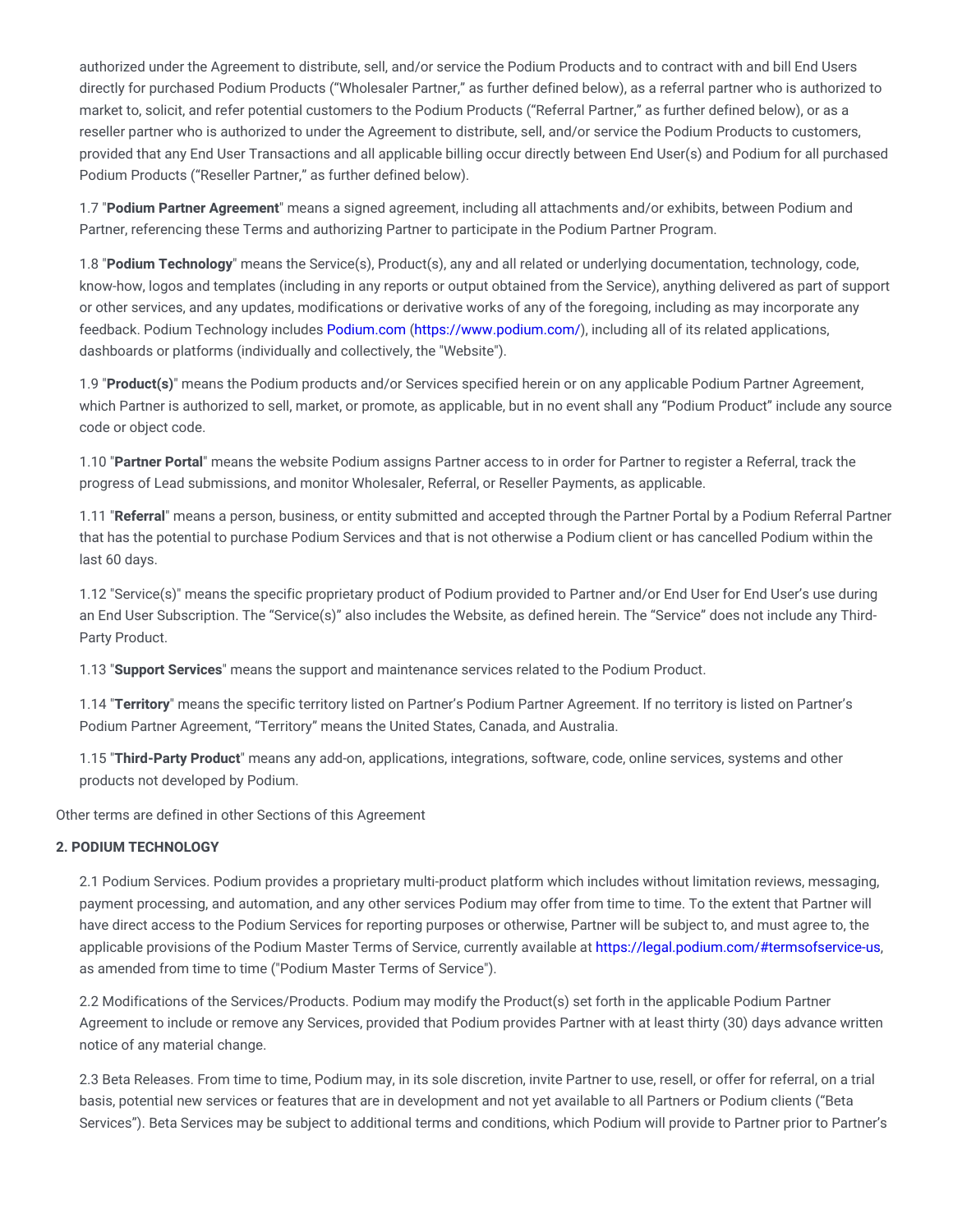use of the Beta Services. Such Beta Services and all associated conversations and materials relating thereto will be considered Confidential Information of Podium and subject to the confidentiality provisions of this Agreement. Podium makes no guarantees or promises with respect to the continued availability of any Beta Services or that future versions of a Beta Services will be released or will be available under the same commercial or other terms. Notwithstanding anything to the contrary herein, Podium may discontinue the Beta Services at any time for any reason or no reason in Podium's sole discretion, without liability.

## **3. PODIUM PARTNER PROGRAM**

3.1 Overview. Subject to these Terms and the applicable Podium Partner Agreement, Podium will provide you the opportunity to market, promote, and/or sell certain Podium Products, and, as applicable, onboard and support customers for those Products through the partner program as set forth herein (the "Podium Partner Program"). Partners may participate in multiple partner activities as set forth in Partner's Podium Partner Agreement.

## 3.2 Partner Obligations.

(a) Eligibility. To be eligible to participate as a Partner in the Podium Partner Program, you must agree to and comply with all the applicable terms and conditions of this Agreement, including but not limited to the applicable eligibility criteria set forth herein ("Eligibility Criteria") and any applicable Podium Partner Agreement for the duration of the Term. Podium may terminate this Agreement and/or discontinue Partner payments if you fail to meet any of the applicable Eligibility Criteria set forth in this Agreement at any time.

(b) Compliance with Applicable Laws. Partner shall comply, and shall ensure that any third parties performing sales, marketing or referral activities on its behalf comply, with all applicable foreign and domestic laws (including without limitation export laws, privacy regulations and laws applicable to sending of unsolicited email), governmental regulations, ordinances, and judicial administrative orders. Partner shall not engage in any deceptive, misleading, illegal or unethical marketing activities, or activities that otherwise may be detrimental to Podium, Podium's customers, or to the public. Export laws and regulations of the United States and any other relevant local export laws and regulations may apply to the Podium Products. Partner will comply with the sanctions programs administered by the Office of Foreign Assets Control (OFAC) of the US Department of the Treasury. Partner will not directly or indirectly export, re-export, or transfer the Podium Products to prohibited countries or individuals or permit use of the Podium Products by prohibited countries or individuals.

(c) Partner Rights and Permissions. Partner represents and warrants that: (i) Partner has all sufficient rights and permissions to provide the lead or End User data to us for our use in sales and marketing efforts or as otherwise set forth in this Agreement, (ii) Partner's participation in this Program will not conflict with any of its existing agreements or arrangements; and (iii) Partner owns or has sufficient rights to use and to grant to us our right to use Partner trademarks as set forth herein.

(d) Sales and Marketing Practices. In selling, marketing, and/or promoting the Podium Products and otherwise performing under this Agreement, Partner will (i) not make any representations, warranties, or guarantees concerning the Podium Products that are inconsistent with or in addition to those made by Podium in this Agreement; or (ii) not advertise the Podium Product(s) at retail prices less than those set forth in the applicable Podium Partner Agreement or as otherwise communicated to you in writing by your assigned Partner Manager.

(e) Cost of Marketing Activities. Unless otherwise set forth in the applicable Podium Partner Agreement, Partner will bear all costs and expenses related to Partner's marketing or promotion of Podium or the Podium Products under this Agreement.

(f) Duty to inform. Partner shall promptly notify Podium of any information known to Partner that could reasonably lead to a claim, demand, or liability of or against Podium by any third party.

(g) Partner Manager. Each party will designate a single point of contact within its organization to manage the relationship established by this Agreement ("Partner Manager"). Either party may change its Partner Manager by providing written notice to the other party. The Partner Managers will meet as necessary to discuss the business relationship and manage the activities contemplated by this Agreement. Disputes that cannot be resolved by the Partner Managers will be escalated to more senior executives for resolution.

## **4. PRICING, PAYMENTS, AND REPORTING**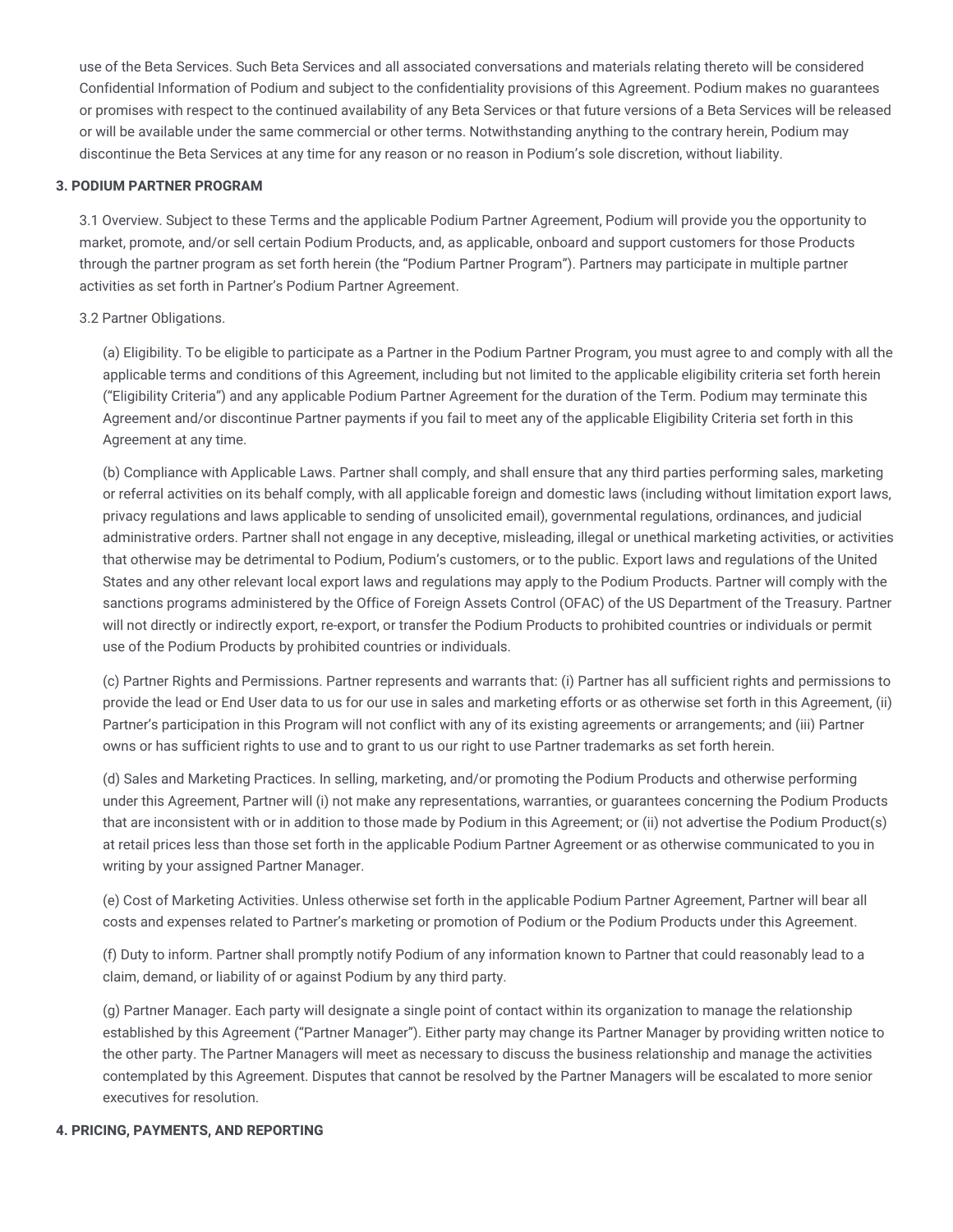4.1 Payments. Each party will make applicable payments of fees, commissions, revenue shares, and any other payment according to the terms of this Agreement and any applicable Podium Partner Agreement, including any exhibits attached thereto.

4.2 Taxes. Other than net income taxes imposed on Podium, Partner will bear responsibility for all applicable taxes, duties, and other governmental charges (collectively, "taxes") resulting from Partner's activities under this Agreement. Partner will pay any additional taxes as are necessary to ensure that the net amounts received by Podium after all such taxes are paid are equal to the amounts that Podium would have been entitled to in accordance with this Agreement as if the taxes did not exist.

4.3 Records. During the Term of this Agreement and for two years after, Partner will maintain at its primary place of business full, true, and accurate books of account (kept in accordance with generally accepted accounting principles) and records concerning all transactions and activities under this Agreement. Such books and records will include and record, without limitation, all data that Partner is required to provide with respect to Podium Product purchases (including End User contact information) executed by Partner and any applicable Referrals.

4.4 Audit of Records. Podium, or its authorized agent, shall have the right to examine and audit the books and records set forth in Section 4.3 at its own expense and upon reasonable prior notice during normal business hours. In the event of any dispute as to the sufficiency or accuracy of such records, Podium may have an independent auditor examine and certify such records at Podium's expense, provided that Partner shall be required to pay for such expenses if it is determined that Podium was underpaid amounts due to it, or that Partner was overpaid by Podium, by more than 5% for any annual period. Partner shall make prompt adjustment to compensate for any errors or omissions disclosed by any such examination and certification of Partner's records.

## **5. TERM AND TERMINATION**

5.1 Term. Unless otherwise set forth in your Podium Partner Agreement, this Agreement will commence upon the Effective Date of the applicable Podium Partner Agreement, and continue for 12 months (the "Initial Term"). This Agreement shall automatically, and without further action by the parties hereto, renew for additional terms of 12 months (each a "Renewal Term" and together with the Initial Term, the "Term"), unless either party hereto provides written notice of non-renewal to the other party no later than 30 days prior to the end of the then-current Term or this Agreement is terminated as otherwise set forth herein.

5.2 Termination without Cause. Unless otherwise specified in any Podium Partner Agreement applicable to you, Podium may terminate this Agreement without cause by giving you 30 days prior written notice. No refunds will be given for termination pursuant to this section.

5.3 Termination for Cause. If either party fails to perform any of its material obligations under this Agreement, the other party may terminate this Agreement by giving 30 days prior written notice if the matters set forth in such notice are not cured to the other party's reasonable satisfaction within the 30-day period. Additionally, Partner may terminate this Agreement upon 30 days prior written notice, in the event Podium makes material changes to these Terms to which Partner does not agree.

5.4 No Liability for Termination. Except as expressly required by law, if either party terminates this Agreement in accordance with any of the provisions of this Agreement, neither party will be liable to the other because of such termination for compensation, reimbursement, or damages on account of the loss of prospective profits or anticipated sales or on account of expenditures, inventory, investments, leases, or commitments in connection with the business or goodwill of Podium or Partner. Termination will not, however, relieve either party of obligations incurred prior to the effective date of the termination.

5.5 Effects of Termination. If this Agreement is terminated for any reason, (a) Partner will pay to Podium any fees, reimbursable expenses, compensation, and other amounts that have accrued prior to the effective date of the termination, (b) any and all liabilities accrued prior to the effective date of the termination will survive, (c) Partner will immediately cease use of and cease providing access to the Podium Products; and (d) Partner will immediately cease to use all Podium Trademarks and any listing by Partner of Podium's name in any website, directory, public record, or elsewhere, must be removed by Partner as soon as possible, but in any event not later than the subsequent issue of such publication. If Podium terminates this Agreement under Section 5.3, all Podium's payment obligations under this Agreement shall immediately cease. If Podium terminates this Agreement under Section 5.2 above, Podium will continue to make payment to Partner as set forth in Part D, Section 4 below, if applicable, for up to 12 months from the date of termination. The following provisions will survive any expiration or termination of this Agreement: Sections 4, 5, 8, 9, 10, 11, 13, 14, and 15. End User Subscription Agreements will survive in accordance with their terms.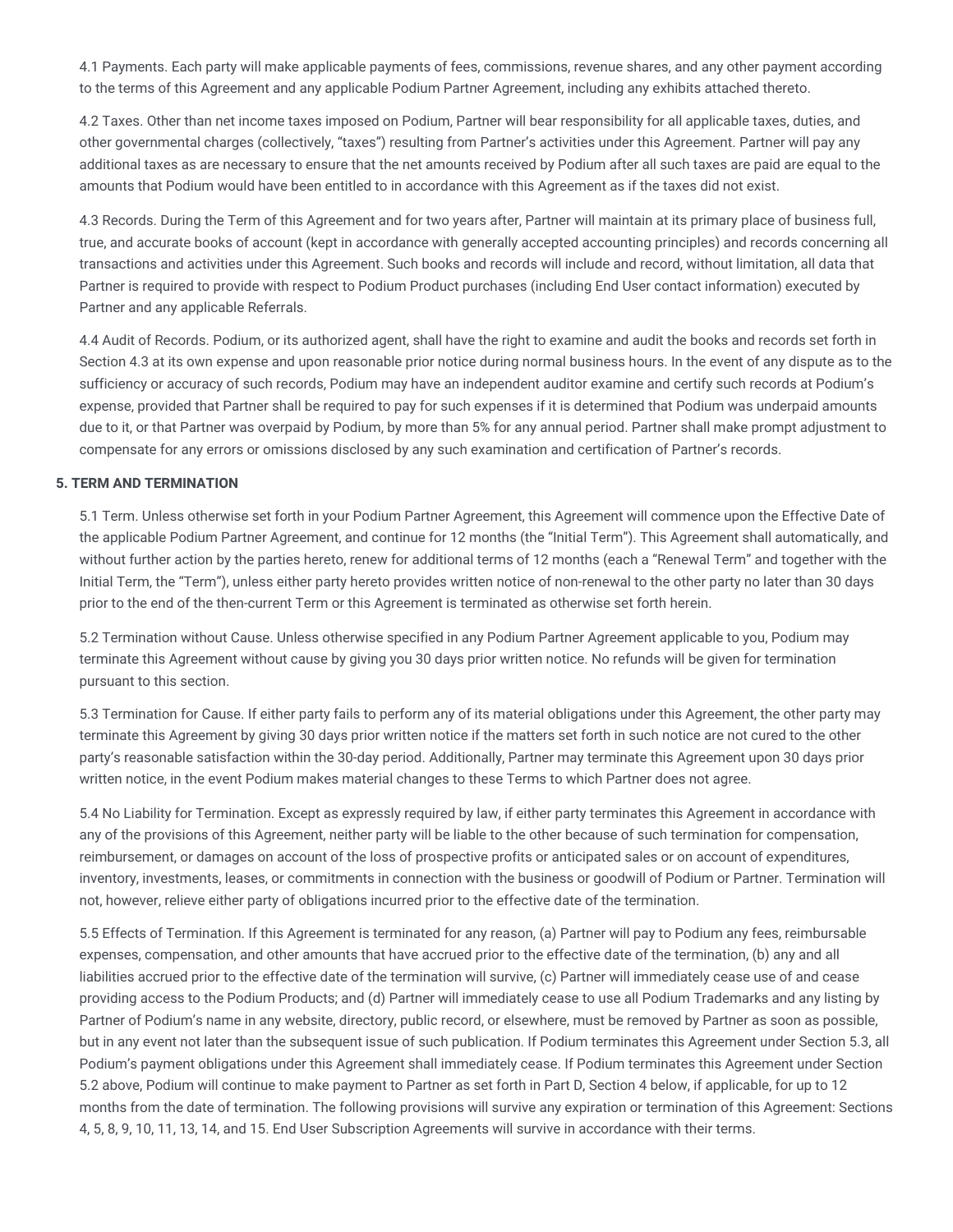#### **6. PODIUM NAME AND TRADEMARK USAGE**

6.1 Use of Company Names. Podium may identify Partner in Podium advertising and marketing materials as a Podium Partner. Podium will not use any Partner trademarks to identify Partner without Partner's prior written approval, which approval will not be unreasonably withheld. Partner may identify Podium as the supplier of the Podium Products in Partner's advertising and marketing materials if such materials are approved in writing in advance by Podium, which approval will not be unreasonably withheld.

6.2 Podium Trademarks. Subject to the provisions of this Section 6, during the Term of this Agreement, Partner will have the right to advertise the Podium Products with Podium trademarks, trade names, service marks, and logos of Podium ("Podium Trademarks"), subject to Podium's prior inspection and written approval of all materials bearing Podium Trademarks. All representations of Podium Trademarks that Partner intends to use will first be submitted to Podium for approval (which will not be unreasonably withheld) of design, color, and other details, or will be exact copies of those used by Podium. Partner will fully comply with all guidelines, if any, communicated by Podium concerning the use of Podium Trademarks. Podium may modify any of Podium Trademarks, or substitute an alternative mark for any of Podium Trademarks, upon 30 days prior notice to Partner.

6.3 Use of Podium Trademarks. Partner will not alter or remove any of Podium Trademarks contained on or within the Podium Products. Except as set forth in this Section 6, nothing contained in this Agreement will grant or will be deemed to grant to Partner any right, title, or interest in or to Podium Trademarks. All uses of Podium Trademarks and related goodwill will inure solely to Podium and Partner will obtain no rights or goodwill with respect to any of Podium Trademarks, other than as expressly set forth in this Agreement, and Partner irrevocably assigns to Podium all such right, title, interest, and goodwill, if any, in any of Podium Trademarks. At no time during or after the Term of this Agreement will Partner challenge or assist others to challenge Podium Trademarks (except to the extent expressly required by applicable law) or the registration thereof or attempt to register any of Podium Trademarks or marks or trade names that are confusingly similar to those of Podium. Additionally, Partner will not: (a) use the Podium Trademarks or variations or misspellings thereof in Partner's business name, logo, branding, advertising, social media or domain name (including without limitation top-level domains, sub-domains and page URLs), products or services (including without limitation, in the name or design of any Application or Theme), unless granted express written permission by Podium in advance of each use; or (b) purchase or register search engine or other pay-per-click keywords (such as Google Ads), trademarks, email addresses or domain names that use the Podium Trademarks or any variations or misspellings thereof that may be deceptively or confusingly similar to the Podium Trademarks.

#### **7. PROPRIETARY RIGHTS AND NOTICES**

7.1 Proprietary Rights. Podium will own all right, title, and interest in and to the Podium Services, Product(s) and Podium Technology. Partner will not act to jeopardize, limit, or interfere in any manner with Podium's ownership of and rights with respect to the Podium Products. Partner will have only those rights in or to the Podium Services or Products and documentation granted to it pursuant to this Agreement.

7.2 Proprietary Rights Notices. Partner and its employees and agents will not remove or alter any trademark, trade name, copyright, patent, patent pending, or other proprietary notices, legends, symbols, or labels appearing on the Podium Products or related documentation delivered by Podium.

#### **8. DATA & OWNERSHIP**

8.1 Data Ownership. The parties agree that each party shall retain all right, title, and interest worldwide in its inventions and all applicable intellectual property rights, as of the Effective Date or discovered, conceived, or reduced to practice by such party during the Term. The parties further agree that data transmitted under this Agreement (including, but not limited to, reports, structured data, and visual representations of data), together with all intellectual property rights in such data ("Data"), shall be owned as follows: (a) Data transferred by Partner to Podium (excluding any Data provided to Podium to which Partner would not otherwise have any ownership rights) shall be owned by Partner; (b) Data stored in Podium's platform shall be owned by Podium (excluding any Data provided by Partner to which Podium would not otherwise have any ownership rights).

8.2 Monitoring. Partner understands and agrees that Podium, and any third-party platform(s) Partner or its End User(s) uses or accesses in connection with the Service(s), may monitor and analyze Content submitted by Partner or End User (including but not limited to reviews, surveys, messages, chats, etc.) to improve the Website, Products, Services or third-party platform; to improve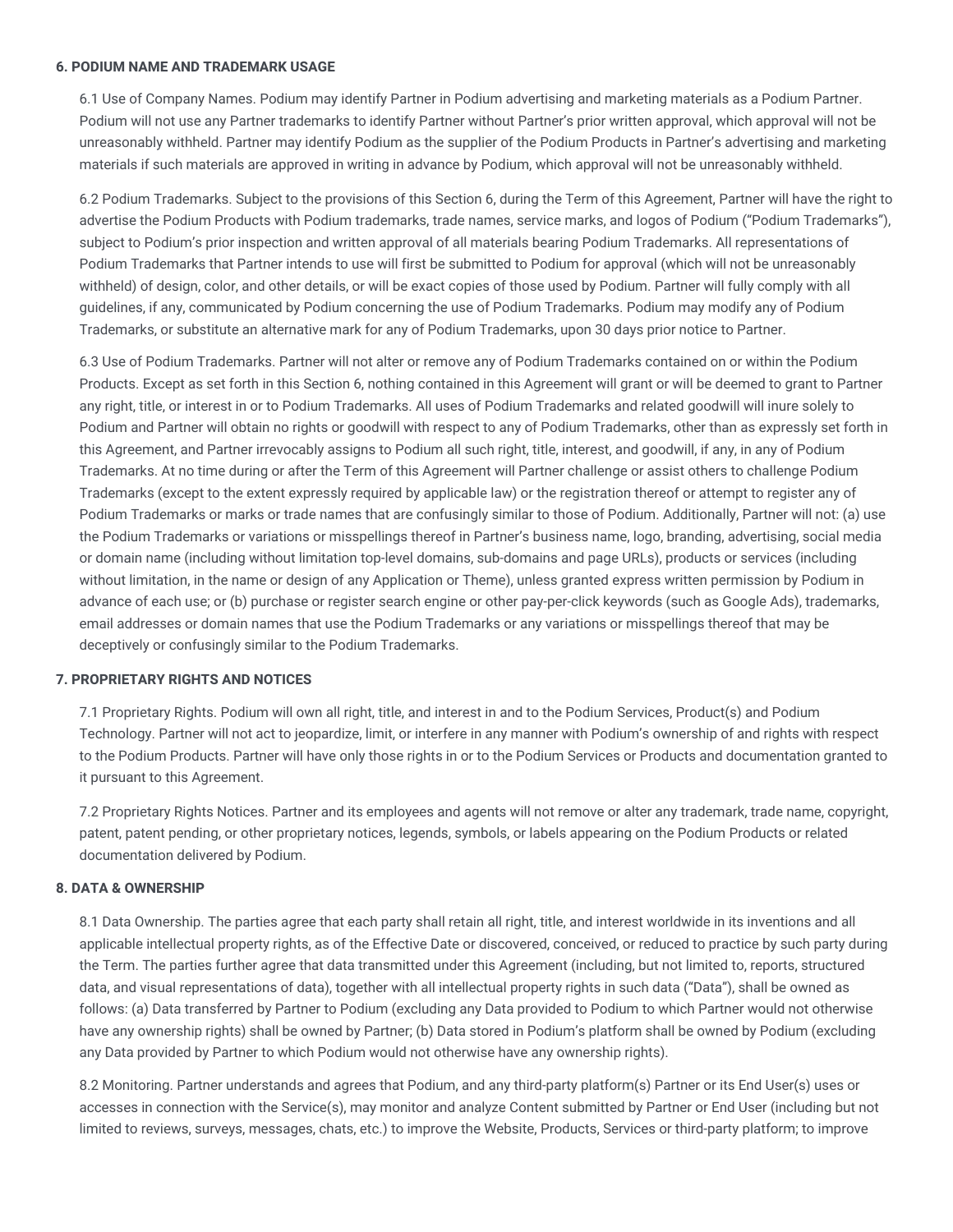Partner's or End User's experience using the Website, Products, Services or third-party platform; to customize and communicate informational or product offerings and promotions to Partner or End User; and/or to make the Website, Products, Services, or thirdparty Platform more helpful or useful to Partner, End User and other users.

8.3 Feedback. If Partner elects to provide any suggestions, comments, improvements, information, ideas or other feedback or related materials to Podium (collectively, "Feedback"), Partner hereby grants Podium a worldwide, perpetual, non-revocable, sublicensable, royalty-free right and license to use, copy, disclose, license, distribute and exploit any such Feedback in any manner without any obligation, payment or restriction based on intellectual property rights or otherwise. Nothing in this Agreement limits Podium's right to independently use, develop, evaluate or market products, whether incorporating Feedback or otherwise.

## **9. LIMITED WARRANTY AND DISCLAIMER**

9.1 Limited Warranty. Each party represents and warrants to the other that: (a) this Agreement has been duly executed and delivered and constitutes a valid and binding agreement enforceable against such party in accordance with its terms; (b) no authorization or approval from any third party is required in connection with such party's execution, delivery, or performance of this Agreement; and (c) the execution, delivery, and performance of this Agreement does not violate the laws of any jurisdiction or the terms or conditions of any other agreement to which it is a party or by which it is otherwise bound.

## 9.2 WARRANTY DISCLAIMER.

(a) EXCEPT FOR THE EXPRESS WARRANTY provided in section 9.1, ALL PODIUM PRODUCTS AND RELATED SERVICES ARE PROVIDED "AS IS" AND ON AN "AS AVAILABLE" BASIS. NEITHER PODIUM NOR ITS SUPPLIERS MAKE ANY WARRANTIES, EXPRESS OR IMPLIED, STATUTORY OR OTHERWISE, INCLUDING BUT NOT LIMITED TO WARRANTIES OF MERCHANTABILITY, TITLE, FITNESS FOR A PARTICULAR PURPOSE OR NONINFRINGEMENT. PODIUM MAKES NO REPRESENTATION, WARRANTY OR GUARANTEE THAT PODIUM PRODUCT AND PODIUM TECHNOLOGY WILL MEET PARTNER OR END USER'S REQUIREMENTS OR EXPECTATIONS, THAT END USER DATA WILL BE ACCURATE, COMPLETE OR PRESERVED WITHOUT LOSS, OR THAT PODIUM TECHNOLOGY WILL BE TIMELY, UNINTERRUPTED OR ERROR-FREE. PODIUM WILL NOT BE RESPONSIBLE OR LIABLE IN ANY MANNER FOR ANY END USER PROPERTIES, THIRD-PARTY PRODUCTS, THIRD-PARTY CONTENT, OR NON-PODIUM SERVICES (INCLUDING FOR ANY DELAYS, INTERRUPTIONS, TRANSMISSION ERRORS, SECURITY FAILURES, AND OTHER PROBLEMS CAUSED BY THESE ITEMS), FOR THE COLLECTION, USE AND DISCLOSURE OF END USER DATA AUTHORIZED BY THIS AGREEMENT, OR FOR DECISIONS OR ACTIONS TAKEN (OR NOT TAKEN) BY END USER BASED UPON PODIUM TECHNOLOGY OR PODIUM'S RELATED PRODUCTS (INCLUDING CHANGES TO END USER PROPERTIES). THE DISCLAIMERS IN THIS SECTION SHALL APPLY TO THE MAXIMUM EXTENT NOT PROHIBITED BY APPLICABLE LAW, NOTWITHSTANDING ANYTHING TO THE CONTRARY HEREIN. PARTNER OR END USER MAY HAVE OTHER STATUTORY RIGHTS. HOWEVER, ANY STATUTORILY REQUIRED WARRANTIES UNDER APPLICABLE LAW, IF ANY, SHALL BE LIMITED TO THE SHORTEST PERIOD AND MAXIMUM EXTENT PERMITTED BY LAW.

(b) NO ADVICE OR INFORMATION, WHETHER ORAL OR WRITTEN, OBTAINED BY YOU FROM THE SERVICES OR PODIUM ENTITIES OR ANY MATERIALS OR CONTENT AVAILABLE THROUGH THE SERVICES WILL CREATE ANY WARRANTY REGARDING ANY OF THE PODIUM ENTITIES OR THE SERVICES THAT IS NOT EXPRESSLY STATED IN THESE TERMS. PODIUM DOES NOT PROVIDE ITS PARTNERS OR CLIENTS WITH LEGAL ADVICE REGARDING DATA PRIVACY OR COMPLIANCE WITH RELEVANT LAW IN ANY JURISDICTION, AND ANY STATEMENTS MADE BY PODIUM TO ITS PARTNERS OR CLIENT(S) SHALL NOT CONSTITUTE LEGAL ADVICE. USE OF THE SERVICES DOES NOT GUARANTEE COMPLIANCE WITH APPLICABLE LAWS IN ANY JURISDICTION.

#### **10. PODIUM INDEMNIFICATION**

10.1 Infringement Indemnification. Podium will indemnify Partner against any third-party claims and related out-of-pocket costs, damages, liabilities and out-of-pocket expenses arising from or pertaining to a claim that the Podium Services infringe upon any intellectual property rights of any third party if: (a) Partner gives Podium prompt written notice of the claim; (b) Podium has full and complete control over the defense and settlement of the claim; (c) Partner provides assistance in connection with the defense and settlement of the claim as Podium may reasonably request; and (d) Partner complies with any settlement or court order made in connection with the claim (e.g., relating to the future use of any infringing materials).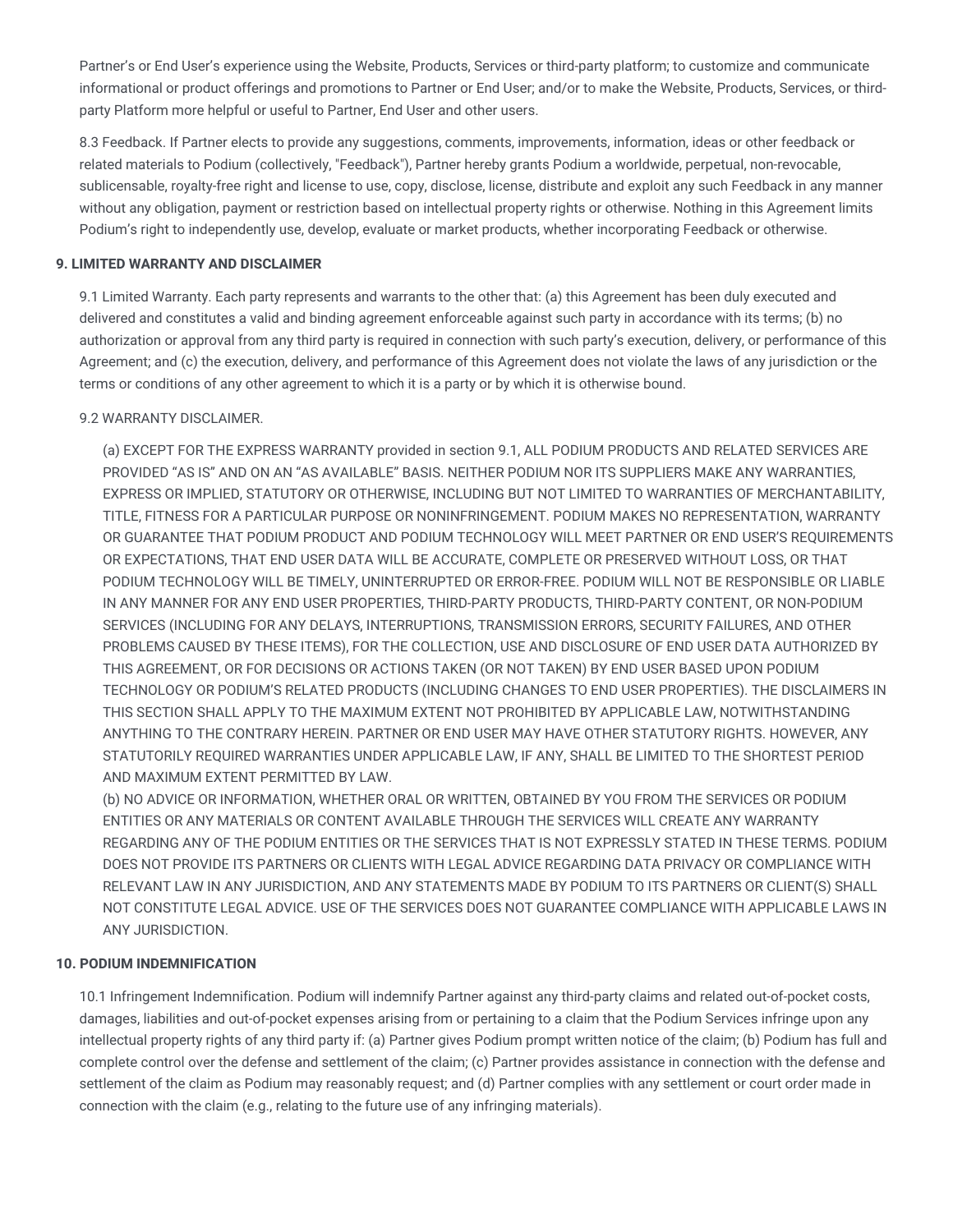10.2 Mitigation of Infringement Action. If permitted use of the Podium Products are, or in Podium's reasonable opinion are likely to become, enjoined or materially diminished as a result of a proceeding arising under Section 10.1, then Podium will either: (a) procure the continuing right to use of the Podium Products; (b) replace or modify the Podium Products in a functionally equivalent manner so that it no longer infringes; or if, despite its commercially reasonable efforts, Podium is unable to do either (a) or (b), Podium will (c) terminate the licenses with respect to the Podium Products subject to the infringement claim and refund to Partner all unused fees pre-paid by Partner (if any).

10.3 Exceptions. Podium will have no obligation under this Section 10 for any alleged infringement or misappropriation to the extent that it arises out of or is based upon (a) use of the Podium Products in combination with other products if such alleged infringement or misappropriation would not have arisen but for such combination; (b) Podium Products that are provided to comply with designs, requirements, or specifications required by or provided by Partner, if the alleged infringement or misappropriation would not have arisen but for the compliance with such designs, requirements, or specifications; (c) use of Podium Products for purposes not intended; (d) failure to use Podium Products in accordance with instructions provided by Podium, if the alleged infringement or misappropriation would not have occurred but for such failure; or (e) any modification of the Podium Products not made or authorized in writing by Podium where such alleged infringement or misappropriation would not have occurred absent such modification. Partner is responsible for any costs or damages that result from these actions.

10.4 Exclusive Remedy. This Section 10 states Podium's sole and exclusive liability, and Partner's sole and exclusive remedy, for the actual or alleged infringement or misappropriation of any third party intellectual property right by the Podium Products.

## **11. PARTNER INDEMNIFICATION**

11.1 Partner will indemnify and hold Podium harmless from and against any third-party claims and related costs, damages, liabilities and expenses (including reasonable attorney's fees) arising from or pertaining to (a) breach or alleged breach of Partner's obligations under this Agreement, including but not limited to Podium's use, as contemplated in this Agreement, of any End User information provided to Podium by Partner, (b) Partner's negligence or willful misconduct, and (c) any claim of a governmental entity or other party that Partner has violated any law, rule, or regulation. Partner also agrees to defend Podium against these claims at Podium's request, but Podium may participate in any claim through counsel of its own choosing and the Parties will reasonably cooperate on any defense. Partner must not settle any claim without Podium's prior written consent if the settlement does not fully release Podium from liability or would require Podium to admit fault, pay any amounts or take or refrain from taking any action.

## **12. INSURANCE**

12.1 Required Coverage. During the Term of this Agreement, Partner, at its sole cost and expense, will carry and maintain insurance with a reputable company or companies insuring such party, its agents, employees, and associates from general liability, specifically covering personal and bodily injury and property damage. Partner must obtain insurance with limits reasonable for a company such as Partner.

12.2 Proof of Insurance. Upon written request, Partner will provide Podium with a Certificate of Insurance stating that the foregoing insurance policies are in full force and effect. Partner will require each insurer to give Partner 30 days' written notice before the policy or policies are canceled or materially altered.

## **13. CONFIDENTIAL INFORMATION**

13.1 Definition. Confidential Information" means any trade secrets or other information of a party, whether of a technical, business, or other nature (including, without limitation, information relating to a party's technology, software, products, services, designs, methodologies, business plans, finances, marketing plans, customers, prospects, or other affairs), that is disclosed to a party during the Term of this Agreement and that such party knows or has reason to know is confidential, proprietary, or trade secret information of the disclosing party. Confidential Information does not include any information that: (a) was known to the receiving party prior to receiving the same from the disclosing party in connection with this Agreement; (b) is independently developed by the receiving party without use of or reference to the Confidential Information of the disclosing party; (c) is acquired by the receiving party from another source without restriction as to use or disclosure; or (d) is or becomes part of the public domain through no fault or action of the receiving party.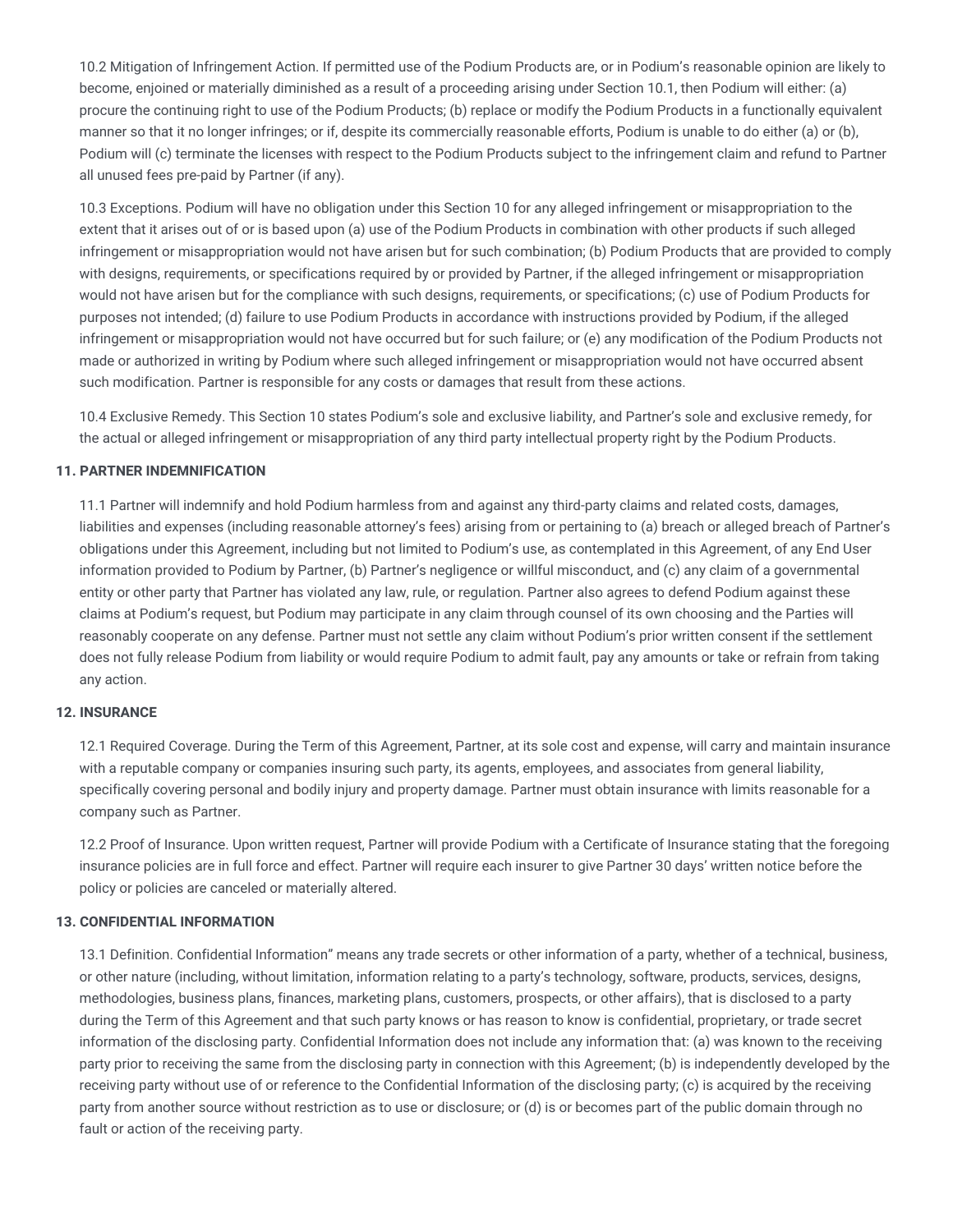13.2 Restricted Use and Nondisclosure. During and after the Term of this Agreement, each party will: (a) use the other party's Confidential Information solely for the purpose for which it is provided; (b) not disclose the other party's Confidential Information to a third party unless the third party must access the Confidential Information to perform in accordance with this Agreement, and the third party has executed a written agreement that contains terms that are substantially similar to the terms contained in this Section 13; and (c) maintain the secrecy of, and protect from unauthorized use and disclosure, the other party's Confidential Information to the same extent (but using no less than a reasonable degree of care) that it protects its own Confidential Information of a similar nature.

13.3 Required Disclosure. If either party is required by law to disclose the Confidential Information or the Terms of this Agreement, the disclosing party must give prompt written notice of such requirement before such disclosure, to the extent permitted by law, and assist the non-disclosing party in obtaining an order protecting the Confidential Information from public disclosure.

13.4 Return of Materials. Upon the termination or expiration of this Agreement, or upon earlier request, each party will deliver to the other or destroy all Confidential Information that it may have in its possession or control. Notwithstanding the foregoing, neither party will be required to return materials that it must retain in order to receive the benefits of this Agreement or properly perform in accordance with this Agreement.

## **14. LIMITATION OF LIABILITY**

14.1 IN NO EVENT WILL PODIUM, ITS SHAREHOLDERS, OFFICERS, EMPLOYEES OR AGENTS BE LIABLE FOR ANY LOST PROFITS, INDIRECT, INCIDENTAL, SPECIAL, PUNITIVE OR CONSEQUENTIAL DAMAGES, EVEN IF IT HAS BEEN ADVISED OF THE POSSIBILITY OF SUCH DAMAGES. UNDER NO CIRCUMSTANCES WILL PODIUM'S TOTAL LIABILITY OF ANY KIND ARISING OUT OF OR RELATED TO THIS AGREEMENT AND USE OF THE SERVICES AND PRODUCTS (INCLUDING BUT NOT LIMITED TO WARRANTY CLAIMS), REGARDLESS OF THE FORUM AND REGARDLESS OF WHETHER ANY ACTION OR CLAIM IS BASED ON CONTRACT, TORT, OR OTHERWISE, EXCEED IN AGGREGATE THE TOTAL AMOUNT PAID OR PAYABLE BY END USERS IN RELATION TO THIS AGREEMENT IN THE TWELVE (12) MONTHS PRECEDING THE EVENT GIVING RISE TO LIABILITY. THE PARTIES AGREE THAT THIS SECTION SHALL SURVIVE AND CONTINUE IN FULL FORCE AND EFFECT DESPITE ANY FAILURE OF CONSIDERATION OR OF AN EXCLUSIVE REMEDY. THE PARTIES ACKNOWLEDGE THAT THE SERVICES CAN BE MADE AVAILABLE FOR FREE OR AT REDUCED PRICES, ONLY BECAUSE OF PODIUM'S RELIANCE UPON THESE LIMITATIONS OF LIABILITY AND THAT ALL SUCH LIMITATIONS FORM AN ESSENTIAL BASIS OF THE BARGAIN BETWEEN THE PARTIES. SOME STATES LIMIT THE APPLICABILITY OF SUCH LIMITATIONS AND DISCLAIMERS. IN THOSE STATES, THE LIMITATIONS AND DISCLAIMERS SHALL APPLY TO THE MAXIMUM EXTENT ALLOWED BY LAW.

## **15. GENERAL**

15.1 Independent Contractors. Although the term "partner" is used throughout the Agreement, the relationship of the parties established by this Agreement is that of independent contractors, and nothing contained in this Agreement should be construed to give either party the power to (a) act as an agent or (b) direct or control the day-to-day activities of the other. Financial and other obligations associated with each party's business are the sole responsibility of that party.

15.2 Non-Exclusivity. Nothing in this Agreement is intended to create, nor will it be construed as creating, any exclusive arrangement between the Parties to this Agreement. This Agreement will not restrict either Party from entering into similar arrangements with others, provided it does not breach its obligations under this Agreement by doing so, including without limitation, any confidentiality obligations. Additionally, Podium is not precluded from discussing, reviewing, developing for itself, having developed, acquiring, licensing, or developing for or by third parties, as well as marketing and distributing materials, products or services which are competitive with Partner's products or services, regardless of their similarity to Partner's products or services, provided that Podium does violate its confidentiality obligations to do so.

15.3 Direct Sales by Podium. Podium reserves the unrestricted right to market, distribute, sell, and upsell licenses to the Podium Products worldwide, including without limitation through original equipment manufacturers, value added resellers, and other thirdparty intermediaries and directly to End Users.

15.4 Assignability. Partner may not assign its right, duties, or obligations under this Agreement without Podium's prior written consent, except in connection with a merger, acquisition or sale or exclusive license of all or substantially all of Partner's assets to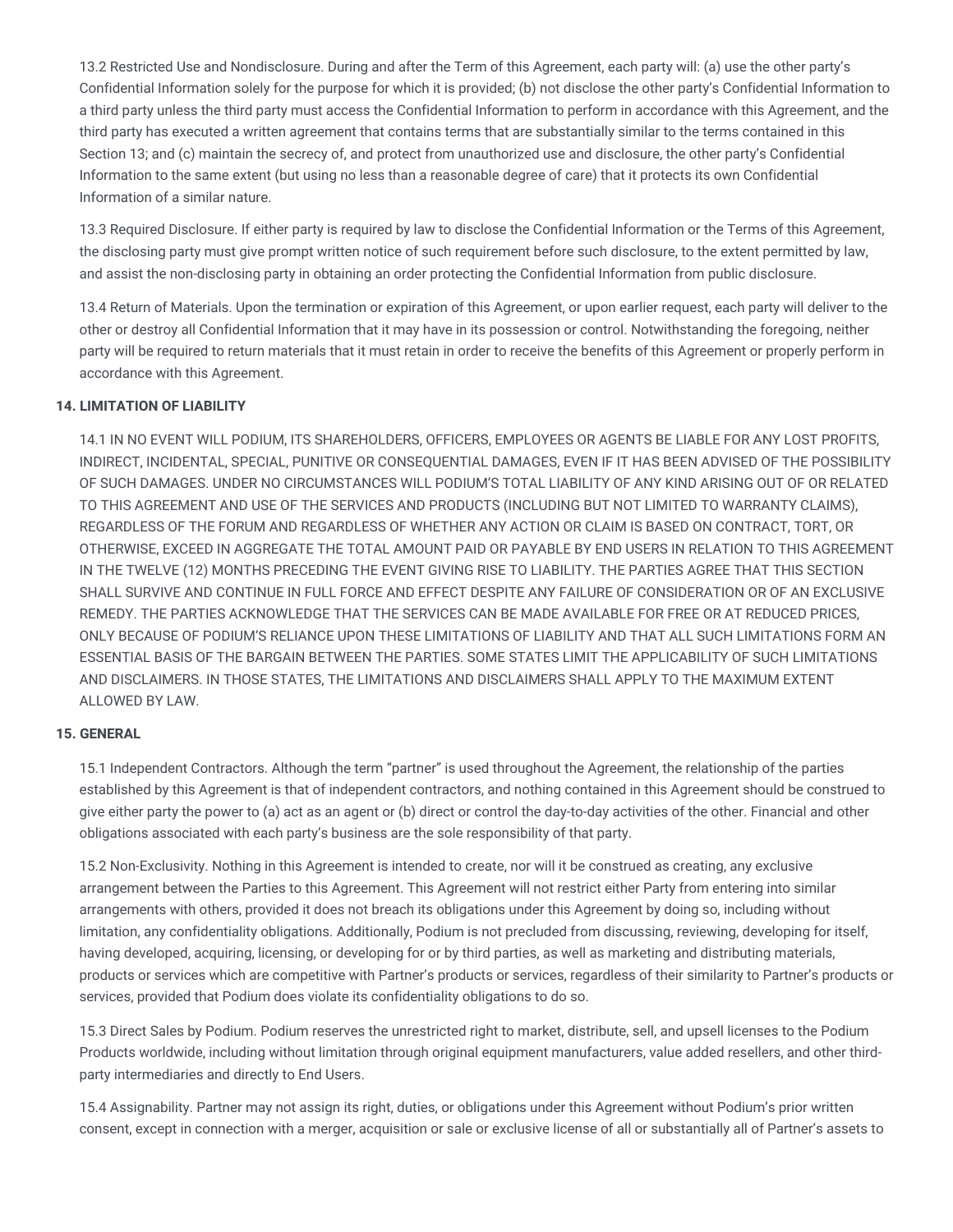a party that could not reasonably be deemed a competitor of Podium. If consent is given, this Agreement will bind Partner's successors and assigns. Any attempt by Partner to transfer its rights, duties, or obligations under this Agreement except as expressly provided in this Agreement is void.

15.5 Non-Solicitation; Noncompetition. During the Term of this Agreement and for a period of six months thereafter, neither party hereto will solicit any End User of the other party to cease doing business with such other party; provided, however, that this provision shall not limit the ability of a party to continue servicing such End User(s) with respect to services performed by such party during the Term of this Agreement. Additionally, during the Term of this Agreement and for a period of one year thereafter, Partner will not, directly or indirectly, (a) employ or solicit the employment or services of an employee or independent contractor of Podium; or (b) develop or offer for sale or license to any End User or other third-party tools or services that directly competes with or is substantially similar to any Podium Product(s) without the prior express written consent of Podium.

15.6 Notices. Any notice or communication to Podium under this Agreement must be in writing. Partner must send any notices under this Agreement (including breach notices) to Podium Headquarters and include "Attn. Legal Department"in the subject line. Podium may send notices to the e-mail addresses listed on Partner's Podium Partner Agreement or, at Podium's option, to Partner's last-known postal address.

15.7 Amendments; Waivers. Podium may update or modify these Terms (including referenced policies and other documents) from time to time by posting a revised version on the Website, Service, or Partner Portal, or by notification via the email associated with your Podium Partner account. If a change to these Terms materially modifies your rights or obligations, you may be required to click through the updated Terms to show acceptance and to continue to use the Services. Material modifications are effective upon the earlier of your acceptance of the modified Terms or upon your next subsequent Renewal Term. Immaterial modifications will become effective upon posting or notification, and continued activity as a Partner, following the update, shall constitute acceptance of the updated Terms. If you do not agree to the updated Terms, you will no longer have access to the Services and/or Partner Portal. No waiver will be implied from conduct or failure to enforce or exercise rights under this Agreement. No waiver of any provision of this Agreement shall constitute a waiver of any other provision, whether or not similar, nor shall any waiver constitute a continuing waiver. Failure to enforce any provision of this Agreement shall not operate as a waiver of such provision or any other provision or of the right to enforce such provision or any other provision. Waivers must be made in writing and executed by a duly authorized representative of the waiving party.

15.8 Force Majeure. Neither party will be liable for any delay or failure to perform its obligations under this Agreement (except payment obligations) if the delay or failure is due to causes beyond its reasonable control, such as a strike, blockade, war, act of terrorism, riot, natural disaster, disruption in transportation systems, disruption of labor force, national or state emergency, epidemic, pandemic, communicable disease outbreak, failure or reduction of power or telecommunications or data networks or services, or government act or order. Each party will use reasonable efforts to mitigate the effect of any force majeure event.

15.9 Governing Law. This Agreement is governed by the laws of the State of Utah and the United States, without regard to choice or conflict of law rules thereof. The exclusive jurisdiction and venue for actions related to the subject matter of this Agreement shall be the state courts located in Salt Lake County or Utah County, Utah or the United States District Court for the District of Utah, and both Parties submit to the personal jurisdiction of these courts.

15.10 Severability; Binding Effect. If any provision of the Terms shall be invalid or unenforceable in any respect for any reason, the validity and enforceability of any such provision in any other respect and of the remaining provisions of the terms shall not be impaired. The Terms shall be binding on and inure to the benefit of the Parties and their heirs, personal representatives, successors, and assigns.

15.11 Interpretation. The parties have had an equal opportunity to participate in the drafting of this Agreement and the attached exhibits, if any. No ambiguity will be construed against any party based upon a claim that that party drafted the ambiguous language. The headings appearing at the beginning of several sections contained in this Agreement have been inserted for identification and reference purposes only and must not be used to construe or interpret this Agreement. Whenever required by context, a singular number will include the plural, the plural number will include the singular, and the gender of any pronoun will include all genders.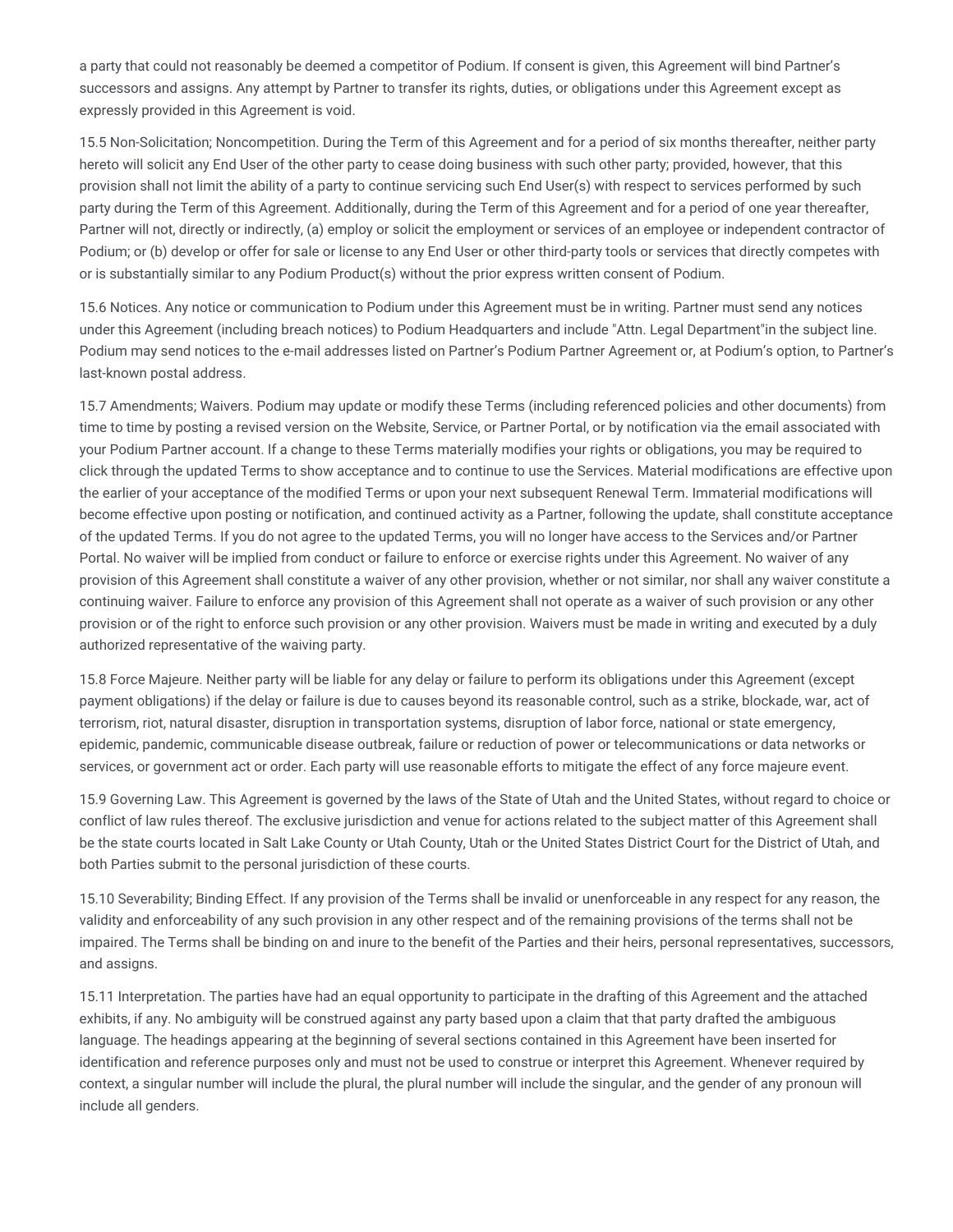15.12 Counterparts. This Agreement may be executed in any number of identical counterparts, notwithstanding that the parties have not signed the same counterpart, with the same effect as if the parties had signed the same document. All counterparts will be construed as and constitute the same agreement. This Agreement may also be executed and delivered by facsimile or other electronic transmission and such execution and delivery will have the same force and effect of an original document with original signatures.

15.13 Entire Agreement. This Agreement, including all exhibits and the applicable Podium Partner Agreement, is the final and complete expression of the agreement between these parties regarding the licensing of the Products. This Agreement supersedes, and the terms of this Agreement govern, all previous oral and written communications regarding these matters, all of which are merged into this Agreement. No employee, agent, or other representative of Podium has any authority to bind Podium with respect to any statement, representation, warranty, or other expression unless the same is specifically set forth in this Agreement. No usage of trade or other regular practice or method of dealing between the parties will be used to modify, interpret, supplement, or alter the terms of this Agreement. This Agreement may be changed only by a written agreement signed by an authorized agent of the party against whom enforcement is sought.

## **PART B- ADDITIONAL TERMS APPLICABLE TO WHOLESALER PARTNERS**

In addition to the terms and conditions set forth in Part A above, this Part B applies to all Partners designated as Wholesaler Partners in the applicable Podium Partner Agreement.

## **1. WHOLESALER PARTNER ELIGIBILITY, APPOINTMENT AND RESPONSIBILITIES**

1.1 Eligibility Criteria. To be eligible for appointment and ongoing participation in the Podium Partner Program as a Wholesaler Partner, Partner must agree to and comply with the following Eligibility Criteria:

(a) Enrollment and Acceptance. Partner must enroll as a Podium Wholesaler Partner by: (i) executing a Podium Partner Agreement; or (ii) completing enrollment via the Podium Partner Portal. Partner's enrollment must be accepted by Podium, and Podium may reject Partner's enrollment for any reason.

(b) Payment of Enrollment Fees. Partner must pay to Podium any applicable enrollment fees ("Enrollment Fee(s)") to the extent they are specified and agreed to during Partner's enrollment process.

(c) Completion of necessary training/certification. To the extent applicable, Partner must complete all necessary training and/or certifications, as reasonably required by Podium from time to time.

(d) Acceptance of and compliance with applicable terms. Partner must accept and comply with all applicable terms set forth in the Podium Partner Agreement and this Agreement, all as amended from time to time.

(e) End User Product Usage. During the Term, Partner will be accountable for its End Users' usage of the Podium Products. In order to remain eligible participate in the Podium Partner Program Partner must ensure that its End Users meet the following usage-based thresholds throughout the Term:

(i) New End Users must, on average, send 25 messages using the Podium Services within their first 30 days; and

(ii) At least 80% of Partner's End Users must remain above 25 inbound messages per month via the Podium Products.

If the Partner's End User(s) fail) to meet the threshold set forth in  $1.1(a)(i)$  at any time or, in the case of the threshold set forth in 1.1(a)(ii), for two consecutive months, Partner may be suspended from the Podium Partner Program and any underperforming Partner End User(s) may lose access to Podium Services. During any period of suspension, Partner will not be permitted to register any new Leads or End User accounts.

1.2 Authorization and Appointment. Subject to Partner's acceptance of and ongoing compliance with these Terms and any applicable Podium Partner Agreement, Podium hereby authorizes and appoints Partner as a non-exclusive reseller and distributor of the Podium Products listed specifically in Partner's Podium Partner Agreement. Although the terms "distribute", "sell", and "sale" are used throughout this Agreement, the parties recognize and agree that the Podium Products are only licensed and/or sublicensed, not sold.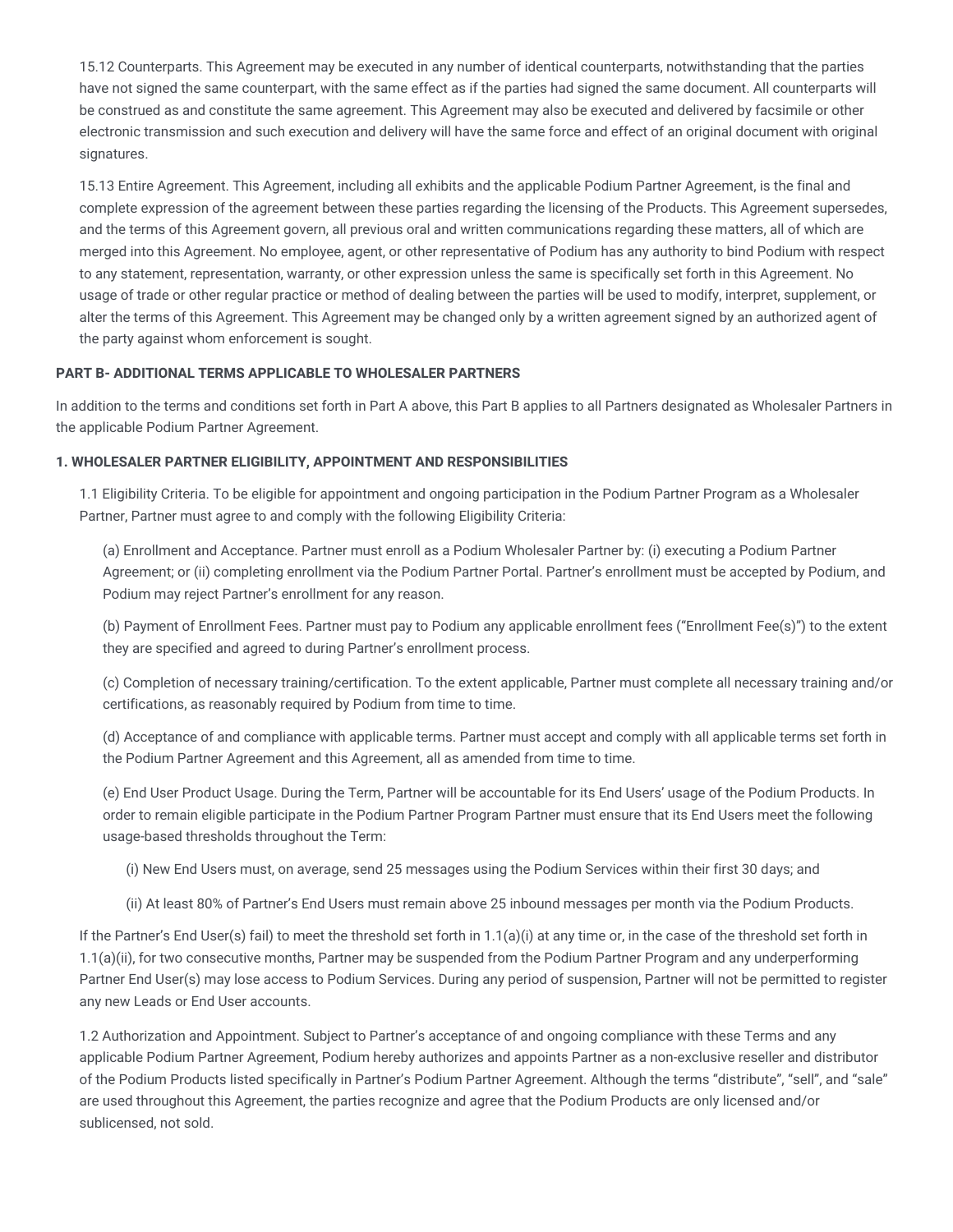## 1.3 License Grants and Restrictions

(a) License to Podium Products. Subject to the terms and conditions of this Agreement, Podium grants to Partner a limited, non-exclusive, non-transferable, non-sublicensable right to (i) resell the Podium Products to End Users in the Territory; (ii) make the Podium Products available to End Users; and (iii) unless otherwise specified in Partner's Podium Partner Agreement, internally use the Podium Products solely to support Partner's rights and obligations under this Agreement.

(b) End User Sublicensing. Subject to the terms and conditions of this Agreement, Partner may allow End Users to access and use the Podium Products. Prior to accessing or using the Podium Products, Partner must require each End User to accept Podium Master Terms of Service and Privacy Policy (currently available at [https://legal.podium.com/#termsofservice-us\)](https://legal.podium.com/#termsofservice-us) (the "End User Terms"), as set forth on Podium's website. Partner will promptly notify Podium of any breach of a material obligation under the End User Terms". Any terms and conditions of any End User Subscription Agreement executed between Partner and End User in connection with a purchase of the Podium Products that are different from or in addition to the terms and conditions of the End User Terms are not binding on Podium and are ineffective. Each End User Subscription added by Partner shall be contracted for a minimum of 12 months. If End User terminates all services with Partner, including Podium Products, Partner may submit a written early contract termination request.

(c) General Restrictions. Except as explicitly provided in this Agreement or expressly permitted by applicable law, Partner will not, and will not permit or authorize End Users or other third parties to (i) decompile, disassemble, reverse engineer, or otherwise attempt to discern the source code of the Podium Products; (ii) copy, modify, enhance, or otherwise create derivative works of the Podium Products; (iii) develop methods to enable unauthorized use of the Podium Products; (iv) develop product(s) or service(s) that are competitive or substantially similar to the Podium Product(s) or Service(s) in violation of Podium's proprietary or intellectual property rights or Partner's confidentiality obligations hereunder; or (v) white label any Podium Service(s) or Product(s).

(d) Export Restrictions. Partner will not distribute the Podium Products in any foreign territory where any of the End User Terms would be unenforceable, where the terms would not provide the protections to Podium and the Podium Products intended under this Agreement, or where there is a significant risk that the Podium Products would fall into the public domain. Partner will not directly or indirectly import, export, or re-export the Podium Products outside the United States without obtaining all permits and licenses as may be required by, and conforming with, all applicable laws and regulations of the governments of the United States and the foreign territory. Partner represents and warrants that Partner is not located in, under the control of, or a national or resident of any country on the United States Commerce Department's Table of Denial Orders.

## **2. LEAD & END USER TRANSACTION REGISTRATION**

2.1 Requirements. Partner must identify and register Leads, and confirm all End User Transactions, through the Partner Portal, or other electronic delivery methods as designated by Podium in writing. Each Lead registration shall include at a minimum the information required in the Partner Portal registration form, including but not limited to name and contact details, which must be completed in full in order for the Lead to be accepted. Podium will provide Partner electronic or written confirmation of its acceptance (or denial) of a Lead. Each Lead submitted to Podium that Podium has given Partner electronic or written acceptance shall be referred to as a "Qualified Wholesaler Lead". The date on which such acceptance is given shall be referred to, with respect to such Qualified Wholesaler Lead, the "Qualified Wholesaler Lead Date". Following the Qualified Wholesaler Lead Date, Partner shall have a six- (6) month period of non-solicitation from Podium, unless Partner notifies Podium that they are no longer in an active sales process. Upon completion of an End User Transaction, Partner shall confirm such transaction by communicating it to Podium via the Partner Portal or in writing to Partner's assigned Podium Partner Manager.

2.2 Acceptance. In order for a Lead to be accepted as a Qualified Wholesaler Lead, Partner must meet the following conditions:

(a) At the time of submission, the Lead must meet the definition herein of a Qualified Wholesaler Lead.

(b) The Qualified Wholesaler Lead must purchase Podium Services within six (6) months of the initial Lead submission by Partner, unless extensions are granted by Podium in writing.

(c) Podium must receive a signed contract with payment information from the Qualified Wholesaler Lead.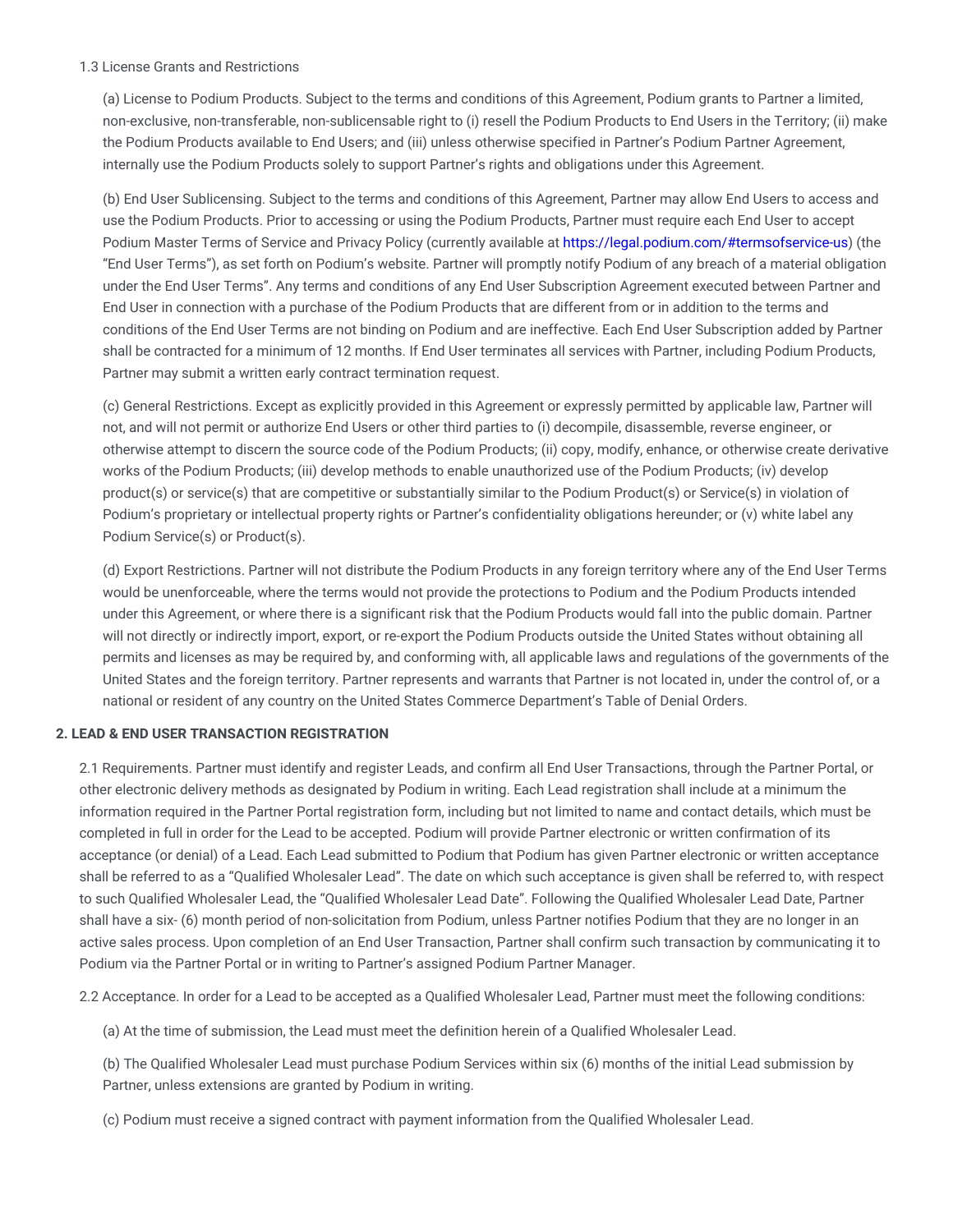(d) Information submitted as a Wholesaler Lead must be made in good faith based on Partner's actual contacts with the approval of the business owner or primary business operator.

(e) If two or more Podium Partners attempt to register the same Lead to Podium within a six-month period, the first partner to submit the Lead information will have rights to such Lead unless and until the Lead by the first partner is marked with a "closed lost" status in Podium's system due to inability to complete a sale.

2.3 Refusal. Podium may decline a Lead submission for any of the following reasons:

(a) Such Lead is:

- (i) a current client of Podium,
- (ii) a former client that has cancelled Podium within the last 60 days,
- (iii) a former or current reseller or strategic partner of Podium,
- (iv) an active Podium sales opportunity with contact in the past 30 days, or
- (v) a marketing lead of Podium at the time the applicable Lead is is submitted to Podium by Partner;

(b) Such Lead has already been submitted to Podium by another partner or other strategic partnership arrangement or other Podium Partner program (though Podium may, in its sole discretion, accept the same Lead from multiple partners, subject to Section 2.2(e) above);

(c) Such Lead does not meet Podium's qualifications for its clients for reasons of credit worthiness, type of business, or location;

(d) Partner fails to comply with the process for submitting the Lead in accordance with the procedures designated by Podium in this Agreement or Partner's failure to comply with any other procedure or policy set forth in the Partner Portal: or

(e) Such Lead is identified as a competitor or reseller.

#### **3. PRODUCT ONBOARDING AND SUPPORT SERVICES**

3.1 Delivery of Products and API. Subject to Partner's and, as applicable, each End User's performance of its duties and obligations under this Agreement, including but not limited to timely payment of all applicable payments to Podium, Podium shall use commercially reasonable efforts to make the Podium Products available to End Users following new signup. Upon Partner's written request, Podium will deliver to Partner, at Podium's option, either an application program interface (API) or defined user interface for transferring data to and from the Podium Products. If Partner accesses or uses any Podium API, Partner must comply with Podium's applicable API policies.

3.2 Tiered Support. Unless otherwise specified in Partner's Podium Partner Agreement, Partner will provide primary support for the Podium Products and the components thereof. Podium will offer secondary support on technical issues, troubleshooting, and system integrations.

3.3 Technical Contacts. The individuals listed as Partner in Podium Partner Agreement will be the primary contacts for each party with regard to the Support Services. Each party will provide the other party with written notice if its technical contact is changed. The parties will select technical contacts that have been trained in the operation of the Podium Products.

#### **4. PRICING & PAYMENTS**

4.1 Pricing. Partner shall pay Podium the applicable fees for all End User Subscriptions according to the Wholesaler pricing specified in Partner's Podium Partner Agreement, including any exhibits attached thereto.

4.2 Payment. Partner will pay the applicable fees for each End User license beginning on the day the End User Transaction is confirmed in the Partner Portal and on a prorated basis for the remainder of the first month of each End User Subscription. Thereafter, Partner will pay the applicable End User fee(s) at the beginning of each month of the End User Subscription, except as otherwise agreed to by the parties in writing. Partner is responsible to keep an active credit card on file with Podium for payment of all active End User Subscriptions. Credit card information may be updated through Accounts Receivable. Partner bears sole responsibility to pay for accepted End User Subscriptions of Podium Products regardless of any non-payments by any of its End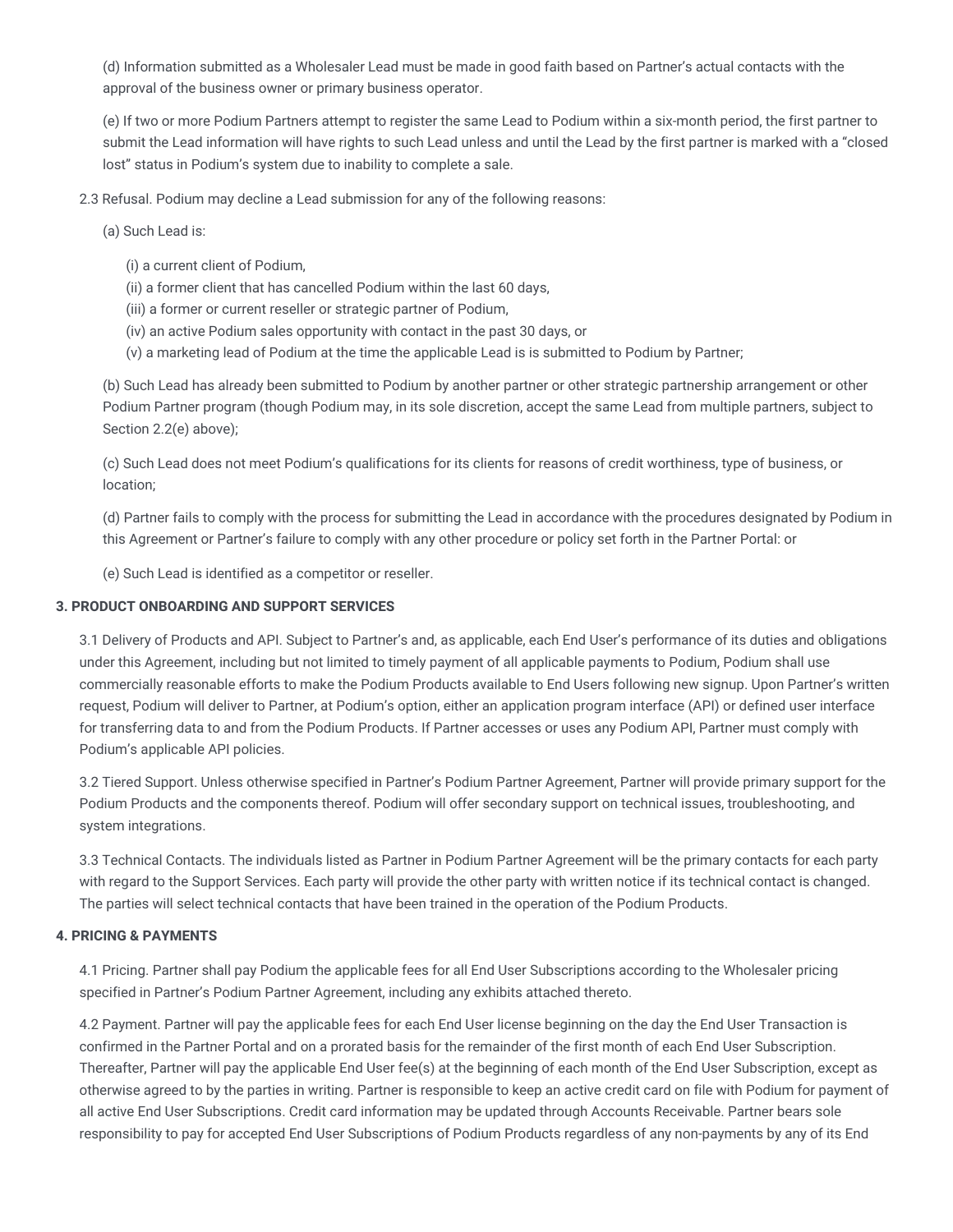Users.

4.3 Currency and Late Payment. In the event Partner does not pay the End User fees due for any End User's account within fifteen (15) days after notice of non-payment from Podium: (a) the unpaid fees will incur a late fee equal to the lesser of one and one-half percent (1.5%) per month or the maximum amount allowed by applicable law, and (b) Podium may suspend the End User's access to the Podium Services while any payment is delinquent and Podium will communicate directly with End User if communication with Partner cannot be established. Unless otherwise specified in Partner's Podium Partner Agreement, all amounts payable under this Agreement are denominated in United States dollars, and Partner will pay all such amounts in United States dollars.

## **PART C- ADDITIONAL TERMS APPLICABLE TO REFERRAL PARTNER**

In addition to the terms and conditions set forth in Part A above, this Part C applies to all Partners designated as Referral Partners in the applicable Podium Partner Agreement.

## **1. REFERRAL PARTNER ELIGIBILITY, APPOINTMENT AND RESPONSIBILITIES**

1.1 Eligibility Criteria. To be eligible for appointment and ongoing participation in the Podium Partner Program as a Referral Partner, Partner must agree to and comply with the following Eligibility Criteria:

(a) Enrollment and Acceptance. Partner must enroll as a Podium Referral Partner by: (a) by executing a Podium Partner Agreement or (b) completing enrollment via the Podium Partner Portal. Partner's enrollment must be accepted by Podium, and Podium may reject Partner's enrollment for any reason.

(b) Payment of Enrollment Fees. Partner must pay to Podium any applicable enrollment fees ("Enrollment Fee(s)") to the extent they are specified and agreed to during Partner's enrollment process.

(c) Completion of training/certification. To the extent applicable, Partner must complete all necessary training and/or certifications, as reasonably required by Podium from time to time and

(d) Acceptance of and compliance with applicable terms. Partner must accept and comply with all applicable terms set forth in the Podium Partner Agreement and this Agreement, all as amended from time to time.

1.2 Appointment. Subject to the terms of this Agreement, including the applicable Podium Partner Agreement, Podium hereby appoints Partner as a non-exclusive representative in the Territory identified in Partner's Podium Partner Agreement to market to, solicit and/or refer potential customers for the Podium Products. Partner will not have the authority, express or implied, to make any commitment or incur any obligations on behalf of Podium other than making referrals as set forth in this Agreement.

1.3 Referral Partner Responsibilities. Partner shall prospect, identify, and promote Podium to Referrals interested in the Podium Products. Partner shall register each Referral Lead as set forth in Part C, Section 2 below. Partner shall conduct all business under Partner's own name and in accordance with the highest business standards, acting in good faith and in compliance with all laws and not perform any act which would or might reflect adversely upon Podium's business, products, or brand integrity.

1.4 General Restrictions. Except as explicitly provided in this Agreement or expressly permitted by applicable law, Partner will not, and will not permit or authorize its employees or other third parties to (a) decompile, disassemble, reverse engineer, or otherwise attempt to discern the source code of the Podium Products; (b) copy, modify, enhance, or otherwise create derivative works of the Podium Products; (c) develop product(s) or service(s) that are competitive or substantially similar to the Podium Product(s) or Service(s) in violation of Podium's proprietary or intellectual property rights or Partner's confidentiality obligations hereunder; or (d) develop methods to enable unauthorized use of the Podium Products.

## **2. LEAD REGISTRATION**

2.1 Requirements. Partner must identify and register Referrals through the Partner Portal, or other electronic delivery methods as designated by Podium in writing. Each Referral shall include at a minimum the information required in the Partner Portal registration form, or otherwise specified by Podium,, including but not limited to name and contact details, which must be completed in full in order for the Referral to be accepted. Podium will provide Partner electronic or written confirmation of its acceptance (or denial) of a Referral. Each Referral submitted to Podium that Podium has given Partner electronic or written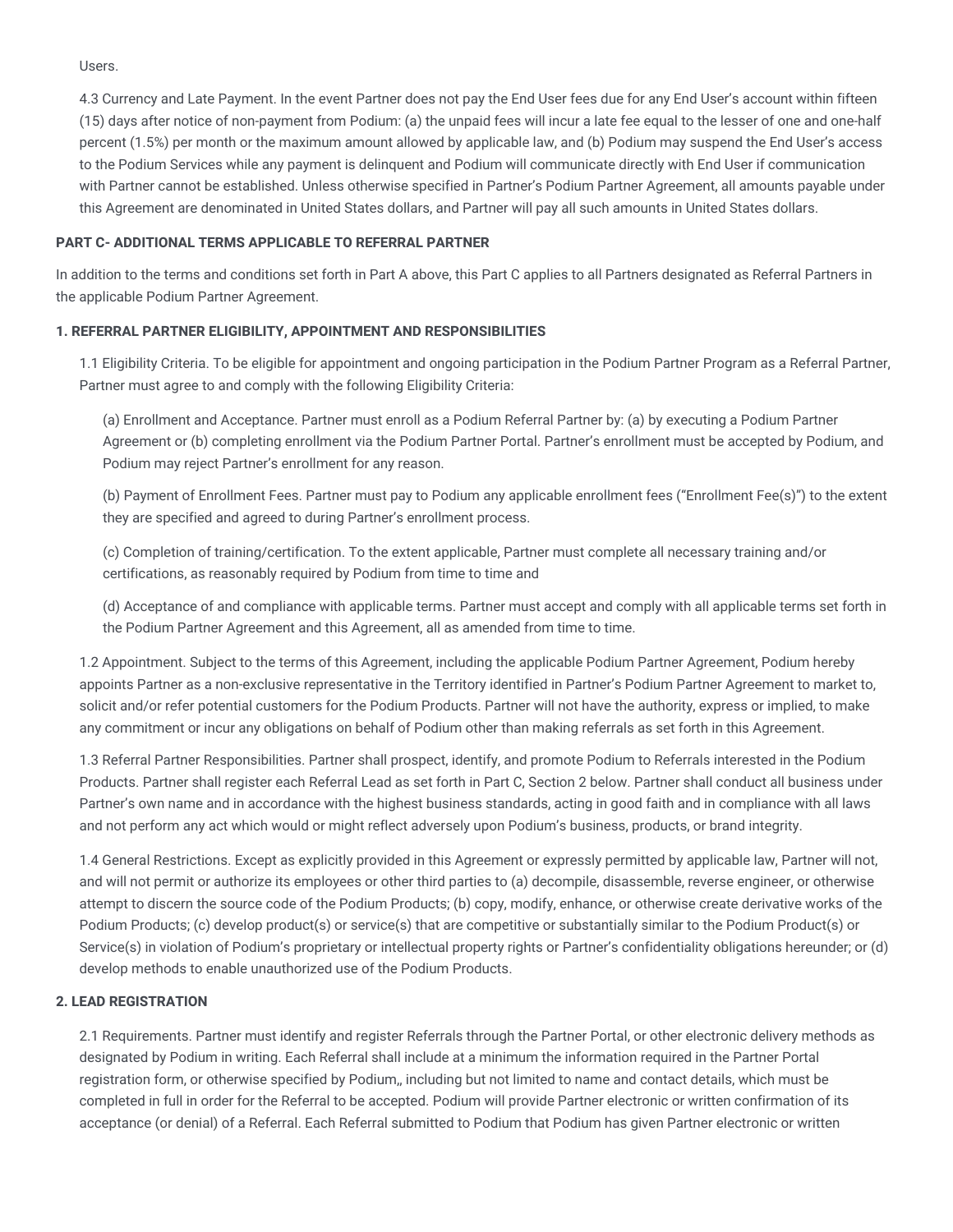acceptance shall be referred to as a "Qualified Referral Lead". The date on which such acceptance is given shall be referred to, with respect to such Qualified Referral Lead, the "Qualified Referral Lead Date". Following the Qualified Referral Lead Date, Partner shall have a six- (6) month period of non-solicitation from Podium, unless Partner notifies Podium that they are no longer in an active sales process. To the extent Podium shares affiliate links with Partner for use with Referrals, Partner shall not share such affiliate links publicly in any manner.

2.2 Acceptance. In order for a Referral to be accepted as a Qualified Referral Lead, Partner must meet the following conditions:

(a) At the time of submission, the Referral must meet the definition herein of a Qualified Referral Lead.

(b) The Qualified Referral Lead must purchase Podium Services within six (6) months of the initial Referral submission by Partner, unless extensions are granted by Podium in writing.

(c) The Qualified Referral Lead must purchase Podium Services within six (6) months of the initial Referral submission by Partner, unless extensions are granted by Podium in writing.

(d) Information submitted as a Referral must be made in good faith based on Partner's actual contacts with the approval of the business owner or primary business operator.

(e) If two or more Podium Referral Partners refer the same Referral to Podium within a six-month period, the first partner to submit the Referral information will earn the Referral Payment unless the referral by the first partner is marked with a "closed lost" status in Podium's system due to inability to complete a sale.

2.3 Refusal. Podium may decline a Referral submission for any of the following reasons:

- (a) Such Referral is:
	- (i) a current client of Podium,
	- (ii) a former client that has cancelled Podium within the last 60 days,
	- (iii) a former or current partner of Podium,
	- (iv) an active Podium sales opportunity with contact in the past 30 days, or
	- (v) a marketing lead of Podium at the time the applicable Referral is made to Podium by Partner;

(b) Such Referral has already been submitted to Podium by another partner or other strategic partnership arrangement or other Podium program (though Podium may, in its sole discretion, accept the same Referral from multiple partners, subject to Section 2.2(e) above);

(c) Such Referral does not meet Podium's qualifications for its clients for reasons of credit worthiness, type of business, or location;

(d) Partner fails to comply with the process for submitting the Referral in accordance with the procedures designated by Podium in this Agreement or Partner's failure to comply with any other procedure or policy set forth in the Partner Portal: or

(e) Such Referral is identified as a competitor or reseller.

#### **3. REFERRAL PAYMENT**

3.1 Calculation. Subject to the terms of this Agreement, Podium shall pay Partner a one-time single commission solely with respect to each Qualified Referral Lead (the "Referral Payment"). The Referral Payment is Partner's applicable percentage (set forth in Partner's Podium Partner Agreement or the applicable Partner Portal commission report) of each Qualified Referral Lead's Annual Contract Value (ACV).

3.2 Referral Payment Schedule. Referral Payments will be calculated within the first week of the month following the purchase of a Subscription by a Qualified Referral Lead. The Referral Payment will be issued within forty (40) days after the end of the month in which the Referral Payment accrued.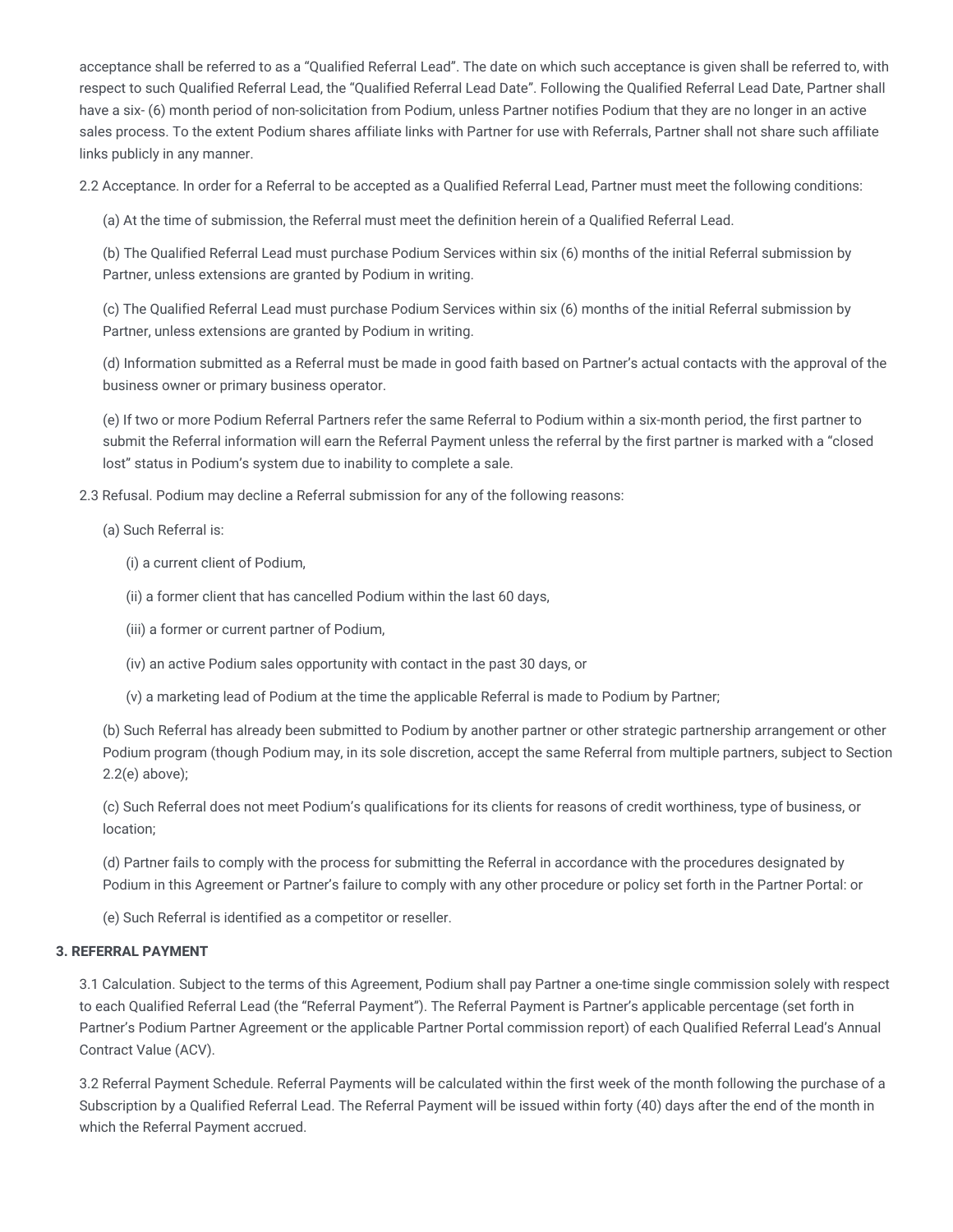3.3 Requirements. In order to receive payment under this Agreement, Partner must:\

(a) Not be in breach of any of the terms and conditions of this Agreement;

(b) Provide all necessary information for payment including but not limited to baking account information and/or mailing address; and

(c) Prior to commencing Partner activities, Partner must submit to Podium the necessary tax documents (i.e., a fully completed Form W-9 including Partner's Tax Identification Number for U.S.-based Partners, or Form W-8BEN or W-8BEN-E for non-U.S. based Partners)

3.4 Delays. Referral Payments will be paid based on the current banking information provided to Podium through the payment processing software as designated by Podium. Partner is required to notify and update Podium promptly when any changes happen to Partner's address or banking information. Failure to submit Form W-9 (or Form W-8BEN or W-8BEN-E tax forms, where applicable) before the first payout of the Referral Payment may result in delay of payment. All Referral Payments by Podium will be made by bank transfer or check and it is Partner's responsibility to ensure that Partner has provided Podium with the most up-todate and correct bank information or mailing address to facilitate payment.

3.5 Forfeiture. Notwithstanding the forgoing or anything to the contrary in this Agreement, if: (a) any of the requirements set forth in Section 3.3 above remain outstanding for six (6) months immediately following the close of a Qualified Referral Lead, or (b) Podium has attempted to pay Partner a Referral Payment by bank transfer or by check at least twice and both attempts have been unsuccessful, then Partner's right to receive a Referral Payment for a Qualified Referral Lead will be forever forfeited ("Forfeited Payment"). Podium assumes no obligation or responsibility to pay Partner a Referral Payment once it has been designated a Forfeited Payment.

## **PART D**

In addition to the terms and conditions set forth in Part A above, this Part D applies to all Partners designated as Reseller Partners in the applicable Podium Partner Agreement.

## **1. RESELLER PARTNER ELIGIBILITY, APPOINTMENT AND RESPONSIBILITIES**

1.1 Eligibility Criteria. To be eligible for appointment and ongoing participation in the Podium Partner Program as a Solution Partner, Partner must agree to and comply with the following Eligibility Criteria:

(a) Enrollment and Acceptance. Partner must enroll as a Podium Solution Partner by: (i) executing a Podium Partner Agreement; or (ii) completing enrollment via the Podium Partner Portal. Partner's enrollment must be accepted by Podium, and Podium may reject Partner's enrollment for any reason.

(b) Payment of Enrollment Fees. Partner must pay to Podium any applicable enrollment fees ("Enrollment Fee(s)") to the extent they are specified and agreed to during Partner's enrollment process.

(c) Completion of necessary training/certification. To the extent applicable, Partner must complete all necessary training and/or certifications, as reasonably required by Podium from time to time.

(d) Acceptance of and compliance with applicable terms. Partner must accept and comply with all applicable terms set forth in the Podium Partner Agreement and this Agreement, including any Additional Terms, all as amended from time to time.

(e) End User Product Usage. During the Term, Partner will be accountable for its End Users' usage of the Podium Products. In order to remain eligible to receive the Reseller Payment (as defined below), Partner's End Users must meet the following usagebased thresholds throughout the Term:

(i) New End Users must, on average, send 25 messages using the Podium Products within their first 30 days; and

(ii) At least 80% of Partner's End Users must remain above 25 inbound messages per month via the Podium Products.

If Partner fails to meet the threshold set forth in  $1.1(a)(i)$  or the threshold set forth in  $1.1(a)(ii)$  for two consecutive months, Partner may be suspended from the Podium Partner Program and will forfeit applicable Reseller Payments. Additionally, underperforming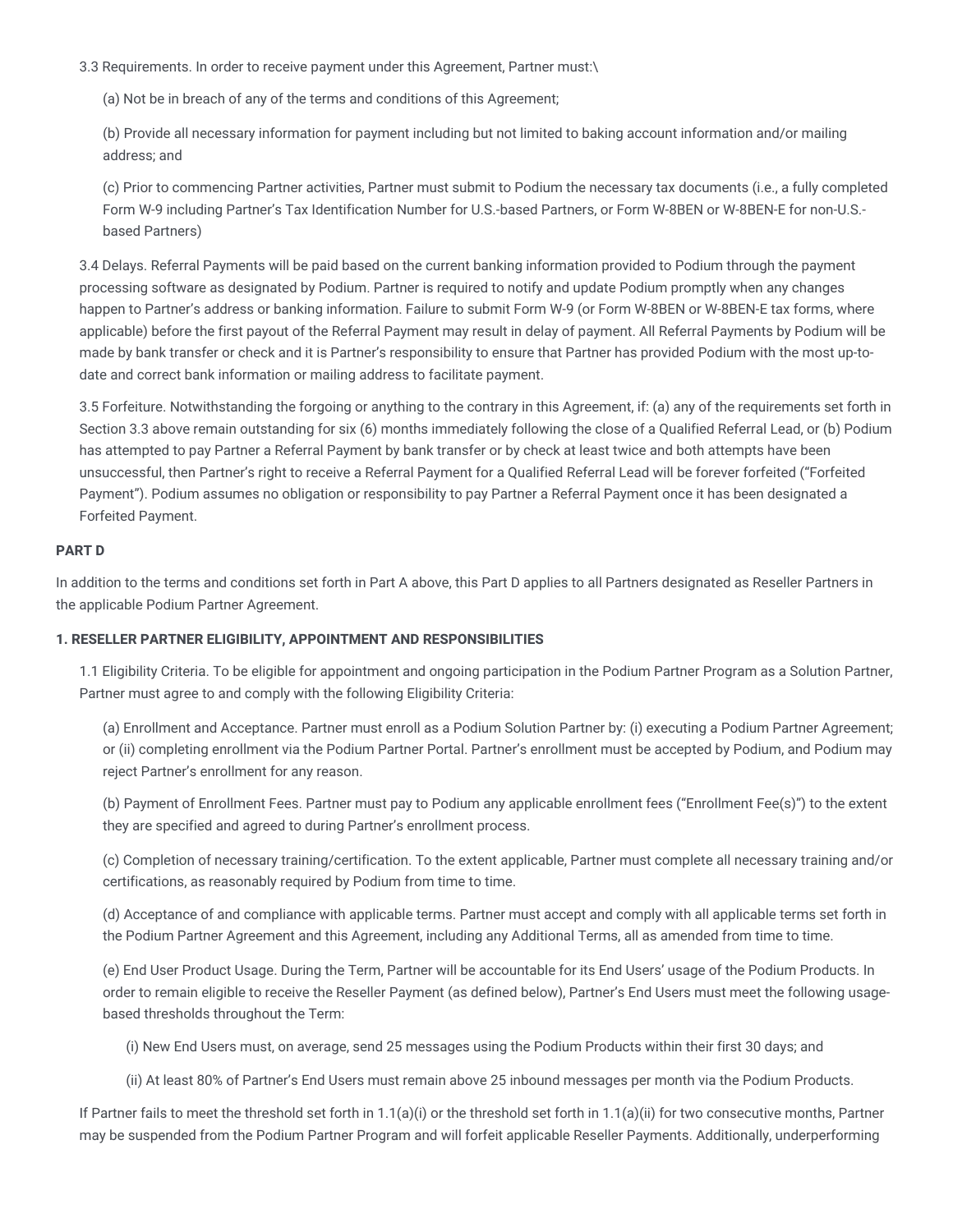Partner End Users may lose access to Podium Products. During any period of suspension, Partner will not be permitted to register any new Leads or End User accounts or receive any Reseller Payments.

1.2 Authorization and Appointment. Subject to Partner's acceptance of and ongoing compliance with these Terms and any applicable Podium Partner Agreement, Podium hereby authorizes and appoints Partner as a non-exclusive reseller and distributor of the Podium Products listed specifically in Partner's Podium Partner Agreement. Although the terms "distribute", "sell", and "sale" are used throughout this Agreement, the parties recognize and agree that the Podium Products are only licensed and/or sublicensed, not sold.

#### 1.3 License Grants and Restrictions

(a) License to Podium Products. Subject to the terms and conditions of this Agreement, Podium grants to Partner a limited, non-exclusive, non-transferable, non-sublicensable right to (i) resell the Podium Products to End Users in the Territory; (ii) make the Podium Products available to End Users; and (iii) unless otherwise specified in Partner's Podium Partner Agreement, internally use the Podium Products solely to support Partner's rights and obligations under this Agreement.

(b) End User Sublicensing. Subject to the terms and conditions of this Agreement, Partner may allow End Users to access and use the Podium Products. Prior to accessing or using the Podium Products, Partner must require each End User to accept Podium Master Terms of Service and Privacy Policy (currently available at [https://legal.podium.com/#termsofservice-us\)](https://legal.podium.com/#termsofservice-us) (the "End User Terms"), as set forth on Podium's website. Partner will promptly notify Podium of any breach of a material obligation under the End User Terms". Any terms and conditions of any End User Subscription Agreement executed between Partner and End User in connection with a purchase of the Podium Products that are different from or in addition to the terms and conditions of the End User Terms are not binding on Podium and are ineffective.

(c) General Restrictions. Except as explicitly provided in this Agreement or expressly permitted by applicable law, Partner will not, and will not permit or authorize End Users or other third parties to (i) decompile, disassemble, reverse engineer, or otherwise attempt to discern the source code of the Podium Products; (ii) copy, modify, enhance, or otherwise create derivative works of the Podium Products; (iii) develop methods to enable unauthorized use of the Podium Products; (iv) develop product(s) or service(s) that are competitive or substantially similar to the Podium Product(s) or Service(s) in violation of Podium's proprietary or intellectual property rights or Partner's confidentiality obligations hereunder; or (v) white label any Podium Service(s) or Product(s).

(d) Export Restrictions. Partner will not distribute the Podium Products in any foreign territory where any of the End User Terms would be unenforceable, where the terms would not provide the protections to Podium and the Podium Products intended under this Agreement, or where there is a significant risk that the Podium Products would fall into the public domain. Partner will not directly or indirectly import, export, or re-export the Podium Products outside the United States without obtaining all permits and licenses as may be required by, and conforming with, all applicable laws and regulations of the governments of the United States and the foreign territory. Partner represents and warrants that Partner is not located in, under the control of, or a national or resident of any country on the United States Commerce Department's Table of Denial Orders.

#### **2. LEAD & END USER TRANSACTION REGISTRATION**

2.1 Requirements. Partner must identify and register Leads, and confirm and/or complete, if applicable, all End User Transactions through the Partner Portal, or other electronic delivery methods as designated by Podium in writing. Each Lead registration shall include at a minimum the information required in the Partner Portal registration form, including but not limited to name and contact details, which must be completed in full in order for the Lead to be accepted. Podium will provide Partner electronic or written confirmation of its acceptance (or denial) of a Lead. Each Lead submitted to Podium that Podium has given Partner electronic or written acceptance shall be referred to as a "Qualified Reseller Lead". The date on which such acceptance is given shall be referred to, with respect to such Qualified Reseller Lead, the "Qualified Reseller Lead Date". Following the Qualified Reseller Lead Date, Partner shall have a six- (6) month period of non-solicitation from Podium, unless Partner notifies Podium that they are no longer in an active sales process. For End User Transactions, Partner must submit the following information…..

2.2 Acceptance. In order for a Lead to be accepted as a Qualified Reseller Lead, Partner must meet the following conditions: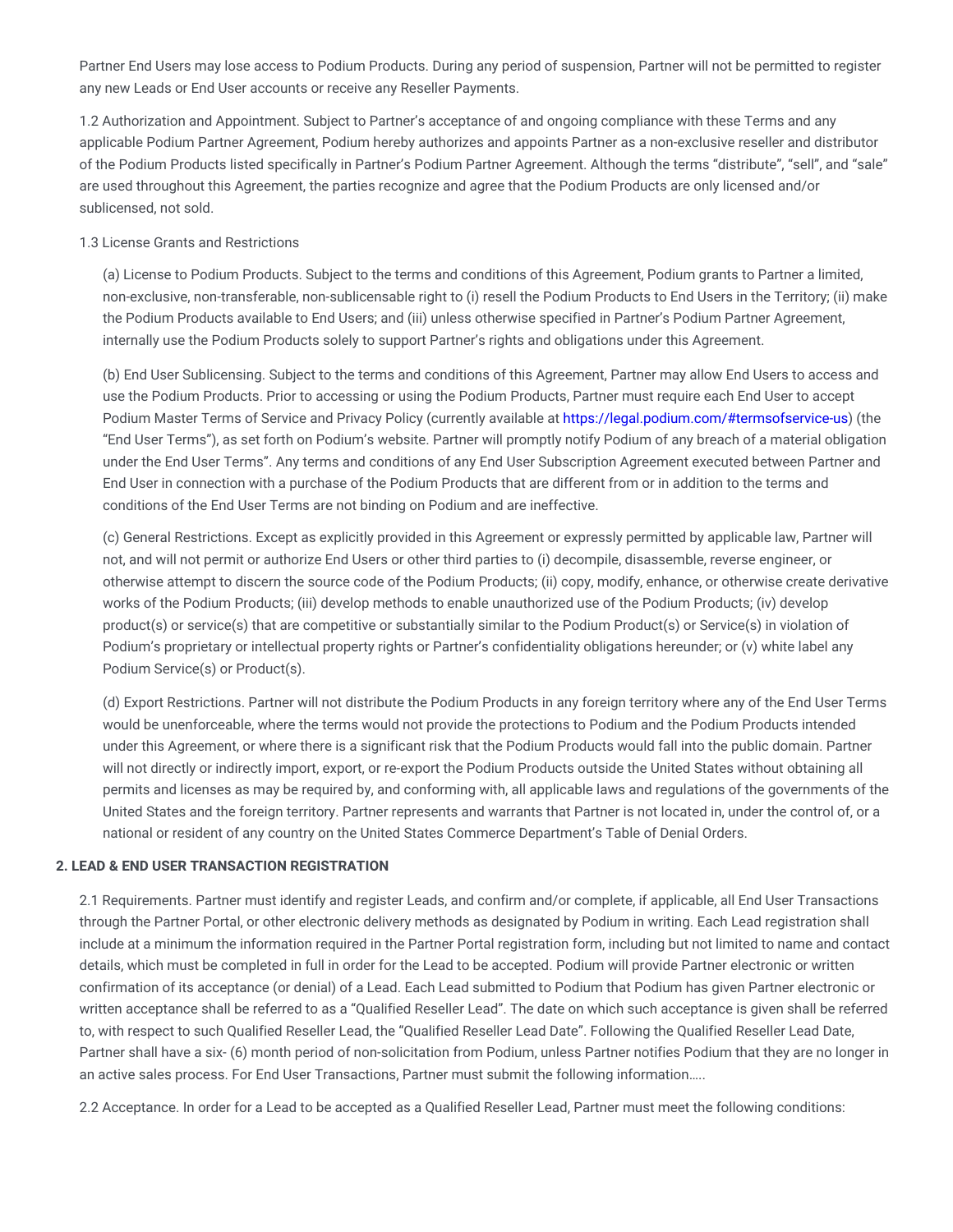(a) At the time of submission, the Lead must meet the definition herein of a Qualified Reseller Lead.

(b) The Qualified Reseller Lead must purchase Podium Services within six (6) months of the initial Lead submission by Partner, unless extensions are granted by Podium in writing.

(c) Podium must receive a signed contract with payment information from the Qualified Reseller Lead.

(d) Information submitted as a Reseller Lead must be made in good faith based on Partner's actual contacts with the approval of the business owner or primary business operator.

(e) If two or more Podium Partners attempt to register the same Lead to Podium within a six-month period, the first partner to submit the Lead information will earn the Reseller Payment unless the Lead by the first partner is marked with a "closed lost" status in Podium's system due to inability to complete a sale.

2.3 Refusal. Podium may decline a Lead submission for any of the following reasons:

- (a) Such Lead is:
	- (i) a current client of Podium,
	- (ii) a former client that has cancelled Podium within the last 60 days,
	- (iii) a former or current reseller or strategic partner of Podium,
	- (iv) an active Podium sales opportunity with contact in the past 30 days, or
	- (v) a marketing lead of Podium at the time the applicable Lead is is submitted to Podium by Partner;

(b) Such Lead has already been submitted to Podium by another partner or other strategic partnership arrangement or other Podium Partner program (though Podium may, in its sole discretion, accept the same Lead from multiple partners, subject to Section 2.2(e) above);

(c) Such Lead does not meet Podium's qualifications for its clients for reasons of credit worthiness, type of business, or location;

(d) Partner fails to comply with the process for submitting the Lead in accordance with the procedures designated by Podium in this Agreement or Partner's failure to comply with any other procedure or policy set forth in the Partner Portal: or

(e) Such Lead is identified as a competitor or reseller.

## **3. PRODUCT ONBOARDING AND SUPPORT SERVICES**

3.1 Tiered Support. Unless otherwise specified in Partner's Podium Partner Agreement, Partner will provide primary support for the Podium Products and the components thereof. Podium will offer secondary support on technical issues, troubleshooting, and system integrations.

3.2 Technical Contacts. The individuals listed as Partner in Podium Partner Agreement will be the primary contacts for each party with regard to the Support Services. Each party will provide the other party with written notice if its technical contact is changed. The parties will select technical contacts that have been trained in the operation of the Podium Products.

## **4. RESELLER PAYMENTS**

4.1 Reseller Payment Calculation. Subject to the terms of this Agreement, if Podium is responsible for billing and collecting fees directly from End Users for any End User Subscriptions that resulted from Partner's authorized activities hereunder, as specified in applicable Podium Partner Agreement and End User Subscription Agreement (s), Partner will receive a commission calculated as a percentage of the total amount of Subscription fees actually paid to Podium by Partner's End User(s) for Podium Products (the "Reseller Payment"). The applicable Reseller Payment percentage rate will be specified in Partner's Podium Partner Agreement and will correspond to the Partner obligations expressly specified in Partner's Podium Partner Agreement.

4.2 Payment Schedule. Podium will calculate and pay Reseller Payments on a monthly basis, with payment being issued to Partner within forty (40) days after the end of the month in which the Reseller Payment accrued.